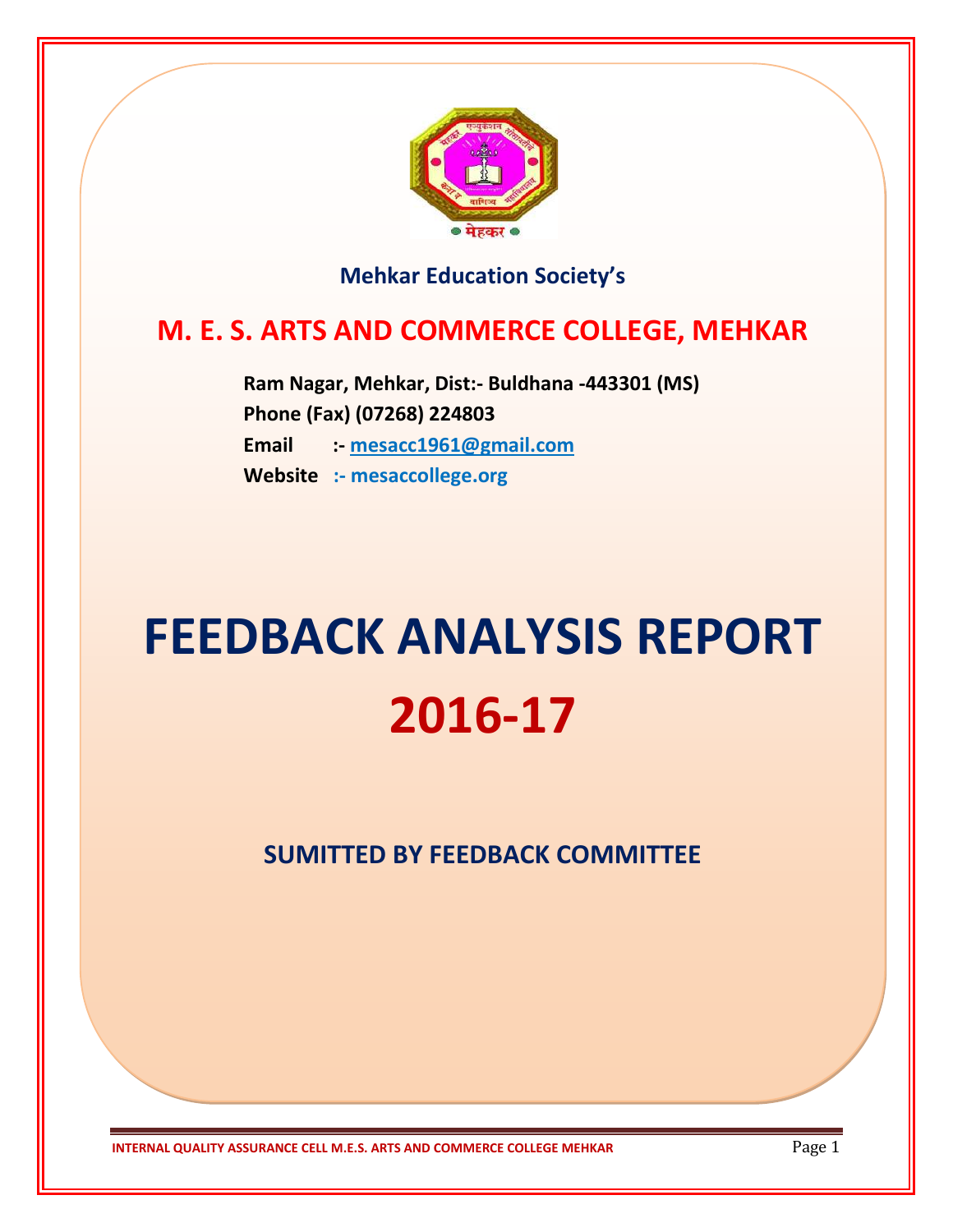# **CONTENTS**

| Sr. No. | <b>Title</b>                                                                                                   | Page No.                |
|---------|----------------------------------------------------------------------------------------------------------------|-------------------------|
| 1.      | <b>Feedback Committee</b>                                                                                      | $\overline{\mathbf{3}}$ |
| 2.      | <b>Blank Feedback Forms for different Stakeholders</b><br>(1) Students (2) Teachers (3) Alumni (4) Parents     | 4 To 11                 |
| 3.      | <b>Feedback Analysis &amp; Action Taken Report 2016-17</b><br>(1) Students (2) Teachers (3) Alumni (4) Parents | 12                      |
| 4.      | <b>Feedback Committee Report 2016-17</b>                                                                       | 13                      |
| 5.      | <b>Students Feedback Analysis Report &amp; Observations 2016-17</b>                                            | 14 To 15                |
| 6.      | <b>Action Taken Report On Student Feedback Analysis Report -</b><br>2016-17                                    | 16                      |
| 7.      | <b>Teachers Feedback Analysis Report &amp; Observations 2016-17</b>                                            | 17 To 18                |
|         | <b>Alumni Feedback Analysis Report &amp; Observations 2016-17</b>                                              | 19 To 21                |
|         | <b>Parents Feedback Analysis Report &amp; Observations 2016-17</b>                                             | <b>22 To 24</b>         |
| 8.      | <b>Stakeholder's Feedback filled forms (Each Three)</b>                                                        | 25 To                   |
|         | 1) Students                                                                                                    |                         |
|         | 2) Teachers                                                                                                    |                         |
|         | 3) Alumni                                                                                                      |                         |
|         | 4) Parents                                                                                                     |                         |
|         |                                                                                                                |                         |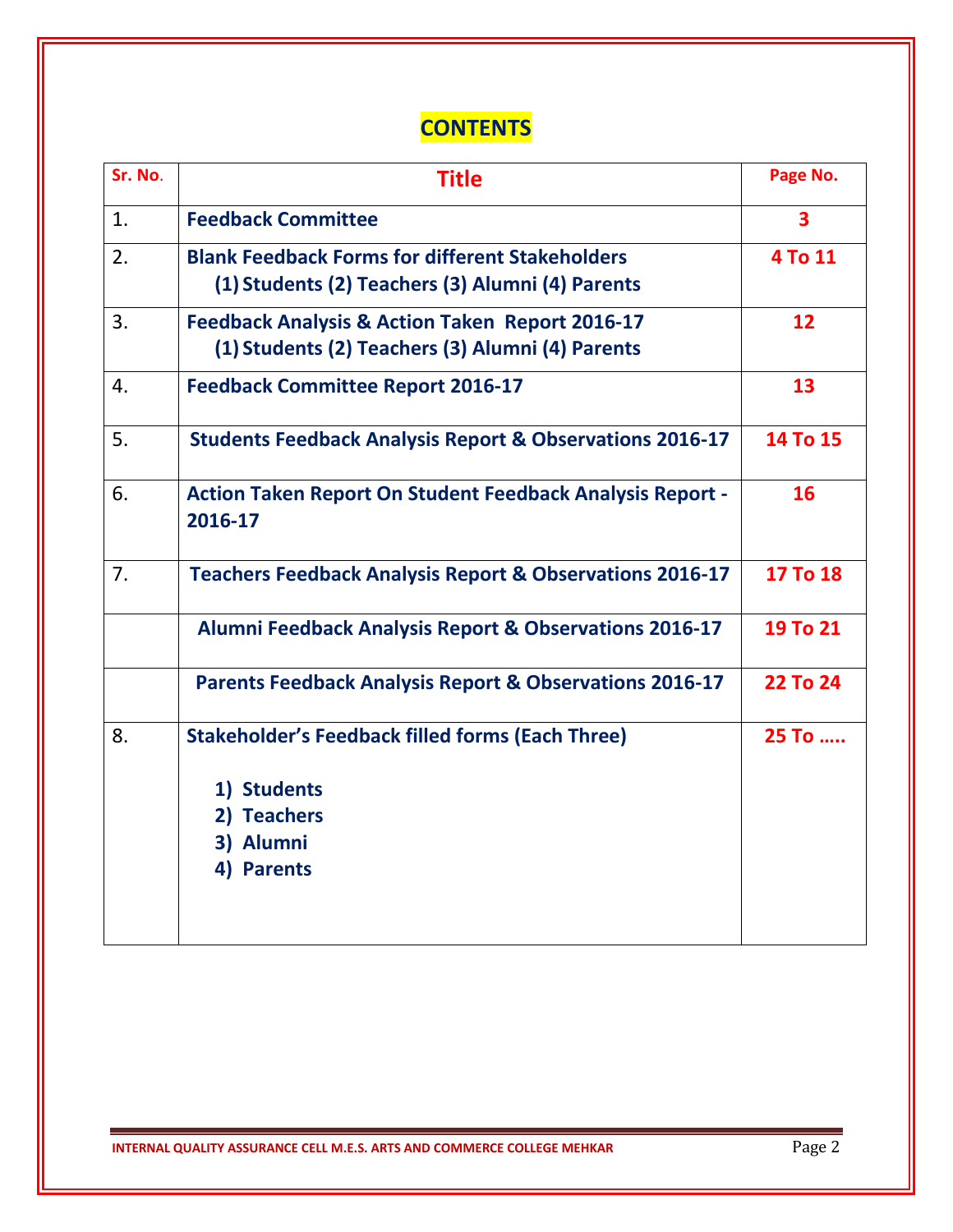### **Feedback Committee 2016-17**

| Sr. | Name                | Particulars |
|-----|---------------------|-------------|
| No. |                     |             |
|     | Dr. P. P. Girniwale | Coordinator |
|     | Dr. U. S. Kale      | Member      |
| 3.  | Dr. W. D. Golait    | Member      |

Principal/I.Q.A.C. Chairperson (Dr.Ganesh Parihar)<br>Principal<br>M.E.S.Arts & Comm. College

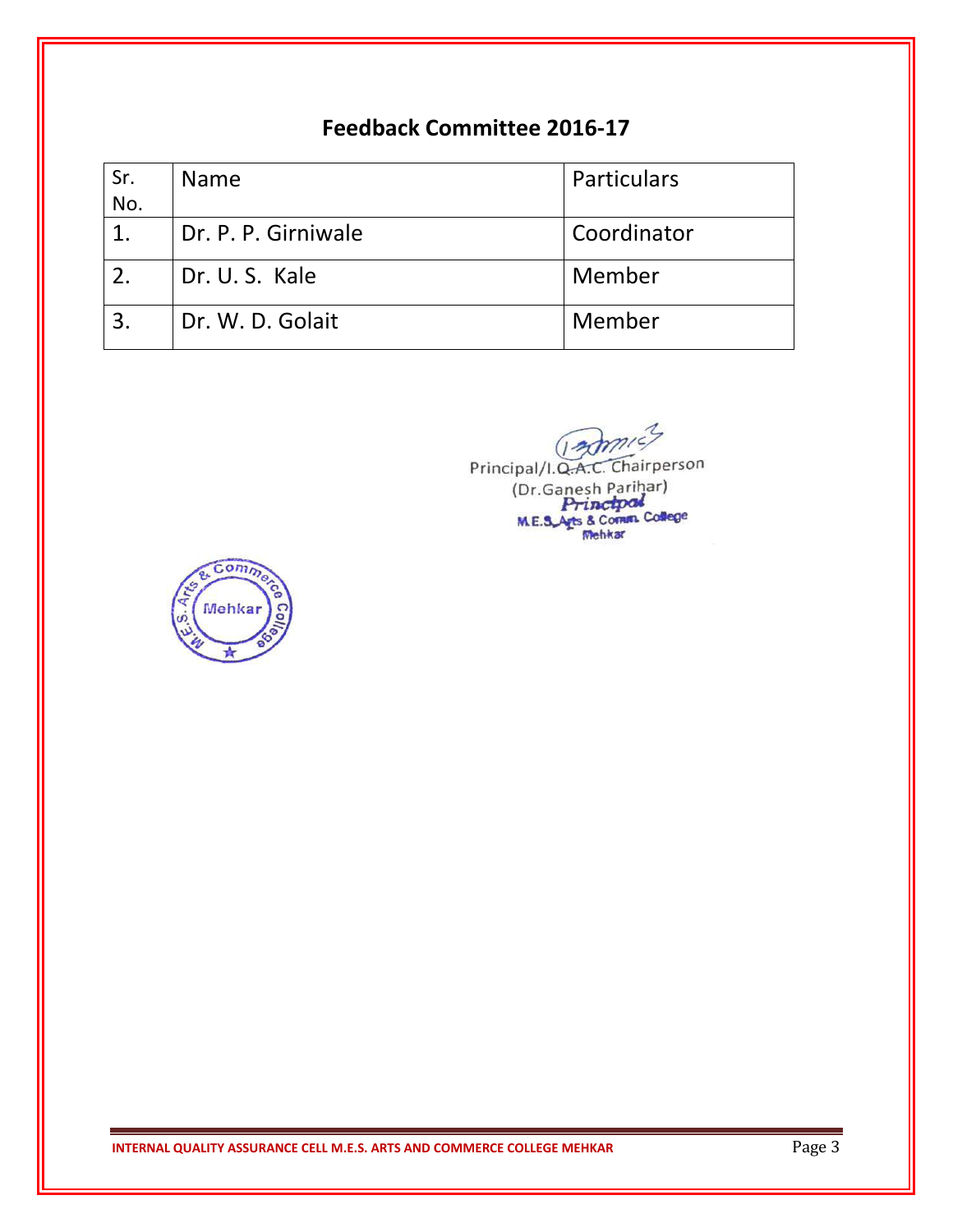# **BLANK FEEDBACK FORMS FOR DIFFERENT STAKEHOLDERS**

### **Students Feedback Form**

| M. E. S. ARTS AND COMMERCE COLLEGE, MEHKAR                                                                                                                                                                                                  |
|---------------------------------------------------------------------------------------------------------------------------------------------------------------------------------------------------------------------------------------------|
| <b>Students Feedback About Teachers</b>                                                                                                                                                                                                     |
| Academic year-                                                                                                                                                                                                                              |
| Teachers Name:-<br>Department :-<br>                                                                                                                                                                                                        |
| (The objectives of this form is to collect constructive feedback for improving, Teachers<br>performance, facilities and services. Your response to assist the college to more improve the<br>teaching and learning process of the college.) |
| 1. How you rate to the teacher's regularity and punctuality in taking lectures?<br>(A) Excellent (B) Verty Good (C) Fair (D) Poor                                                                                                           |
| 2. Do teachers complete your syllabus during classroom teaching in time?<br>(A) Always (B) Sometimes (C) Never (D)Can't Say                                                                                                                 |
| 3. Are teachers having deep and updated knowledge of subject?<br>(A) Excellent (B) Very Good (C) Fair (D) Poor                                                                                                                              |
| 4. Did the teachers motivate you to ask the questions in the class?                                                                                                                                                                         |
| (A) Always (B) Sometimes (C) Never (D)Can't Say                                                                                                                                                                                             |
| 5. Did the teachers discuss with you your performance in examinations?<br>(A) Always (B) Sometimes (C) Never (D)Can't Say                                                                                                                   |
| 6. The teachers use of ICT tools such as LCD projector, multimedia, Google Classroom, PPT,<br>Teaching video etc sufficiently while teaching?<br>(A) Always (B) Sometimes (C) Never (D)Can't Say                                            |
| 7. Are teachers available and accessible in the department after lecture timings with friendly and                                                                                                                                          |
| helpful attitude?                                                                                                                                                                                                                           |
| (A) Always (B) Sometimes (C) Never (D)Can't Say<br>8. Did the teachers teach you consulting books and notes in the class ?                                                                                                                  |
| (A) Always (B) Sometimes (C) Never (D)Can't Say                                                                                                                                                                                             |
| 9. Is the teacher fair and transparent in internal assessment?<br>(A) Always (B) Sometimes (C) Never (D)Can't Say                                                                                                                           |
| 10. The teacher encourage you to participate in extra curricular activities<br>(A) Always (B) Sometimes (C) Never (D) Can't Say                                                                                                             |
|                                                                                                                                                                                                                                             |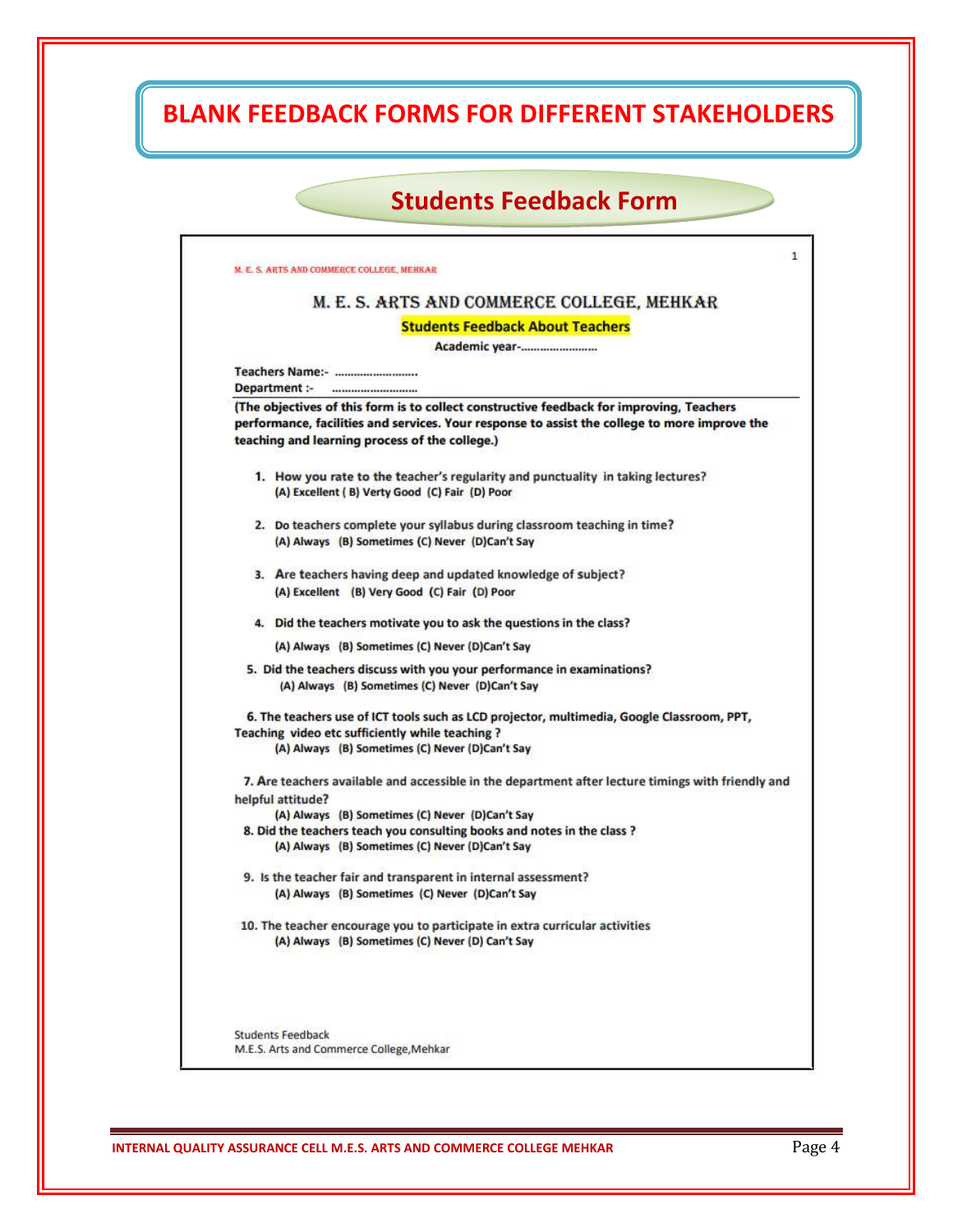Students Feedback about Curriculum, Library, Infrastructure & Administrative Staff

Academic year-........................

(The objectives of this form is to collect constructive feedback for improving, Teachers performance, facilities and services. Your response to assist the college to more improve the teaching and learning process of the college.)

#### **Students Feedback about Curricularm**

11. How do you find your Syllabus Content?

(A) Excellent (B) Very Good (C) Average (D) Poor

12. Do you think you can build a good career with the help of syllabus of the programme? (A) Surely (B) May Be (C) Somewhat (D) Not at all

13. Do you think you have enough teaching hours?

(A) Surely (B) May Be (C) Somewhat (D) Not at all

**Students Feedback about Library** 

14. Do you get all books in time?

(A) Yes (B) No (C) Sometimes (D) Cant'Say

15. Is library helpful in your curriculum and extra curriculum development? (A) Strongly Agree (B) Agree (C) Strongly Disagree (D) Neutral

16. Are there suffiecient books in the college library ? (A) Yes (B) No (C) Sometimes (D) Cant'Say

17. Are you satisfied by the staff of the Library?

(A) Yes (B) No (C) Sometimes (D) Cant'Say

18. Are you read newpaper daily in Library? (A) Yes (B) No (C) Sometimes (D) Cant'Say

19. Do you get books or guidance of Competitive examination from college Library?

**Students Feedback** M.E.S. Arts and Commerce College, Mehkar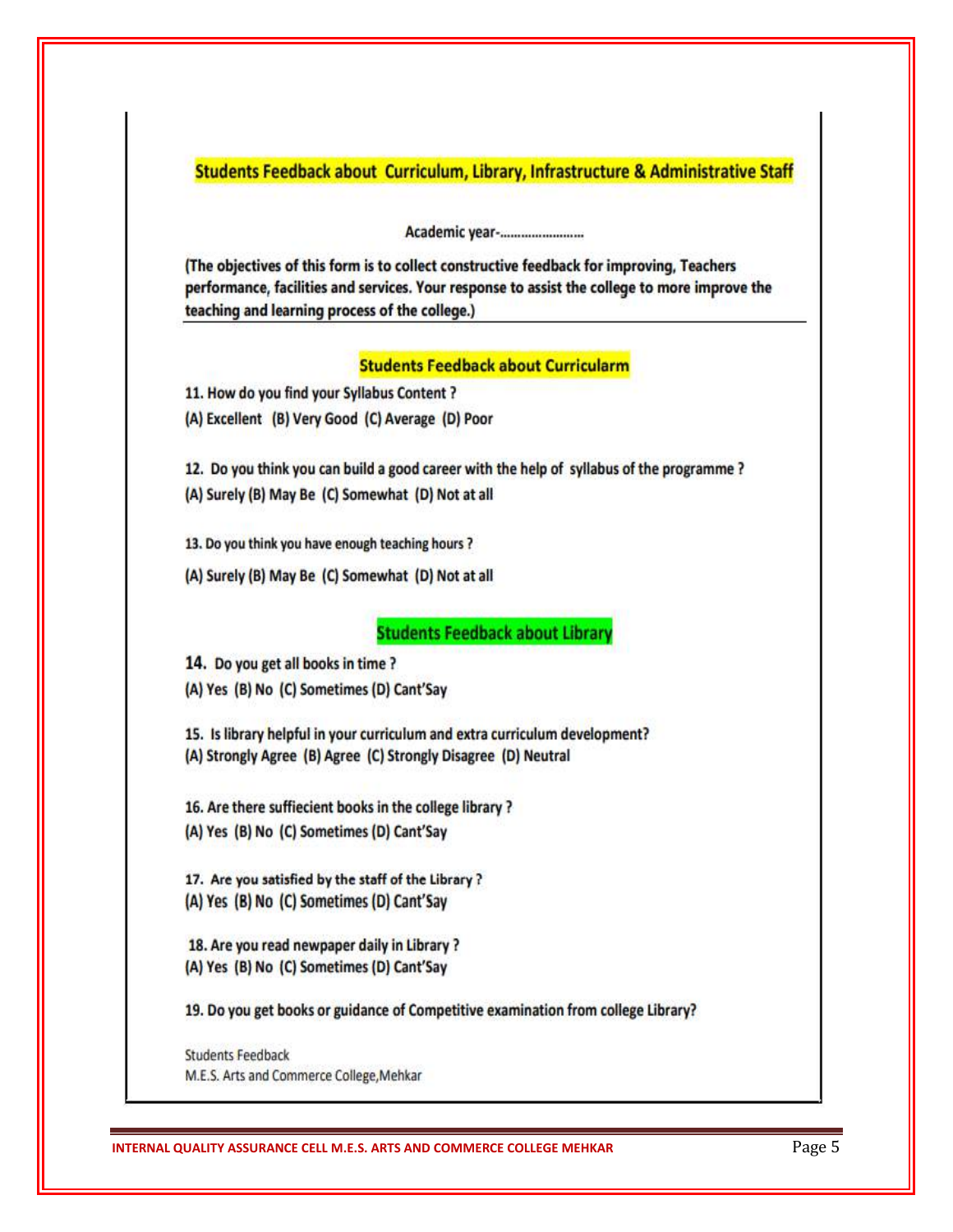| (A) Yes (B) No (C) Sometimes (D) Cant'Say                                                 |
|-------------------------------------------------------------------------------------------|
|                                                                                           |
| Students Feedback about Infrastructure                                                    |
| 20. How do you rate your classrooms ?                                                     |
| (A) Excellent (B) Very Good (C) Average (D) Poor                                          |
| 21. How does Administrative Staff behave with you ?                                       |
| (A) Excellent (B) Very Good (C) Average (D) Poor                                          |
| 22. Does administrative staff satisfy your query ?                                        |
| (A) Always (B) Sometime (C) Never (D) Cant' Say                                           |
| 23. Is there is any system to hear your Probles?                                          |
| (A) Yes (B) No (C) Sometimes (D) Cant'Say                                                 |
| 24. How do you rate the toilet of your college?                                           |
| (A) Excellent (B) Very Good (C) Average (D) Poor                                          |
|                                                                                           |
| 25. How do you rate the drinking water, Canteen facility in the college campus?           |
| (A) Excellent (B) Very Good (C) Average (D) Poor                                          |
| 26. How do you rate the Computers and internet facilities in the college?                 |
| (A) Excellent (B) Very Good (C) Average (D) Poor                                          |
| 27. How do you rate the Sports facilities in the college?                                 |
| (A) Excellent (B) Very Good (C) Average (D) Poor                                          |
| 28. How do you rate the cleanliness and maintanace facilities in the college?             |
| (A) Excellent (B) Very Good (C) Average (D) Poor                                          |
| 29. How do you rate the Admission Window of the office of the college?                    |
| (A) Excellent (B) Very Good (C) Average (D) Poor                                          |
| 30. How do you rate the Scolarship Window of the office of the college?                   |
| (A) Excellent (B) Very Good (C) Average (D) Poor                                          |
| 31. How do you rate the Principal's cooperation for resolving any matter of the students? |
| (A) Excellent (B) Very Good (C) Average (D) Poor                                          |
| <b>Signature of the student</b>                                                           |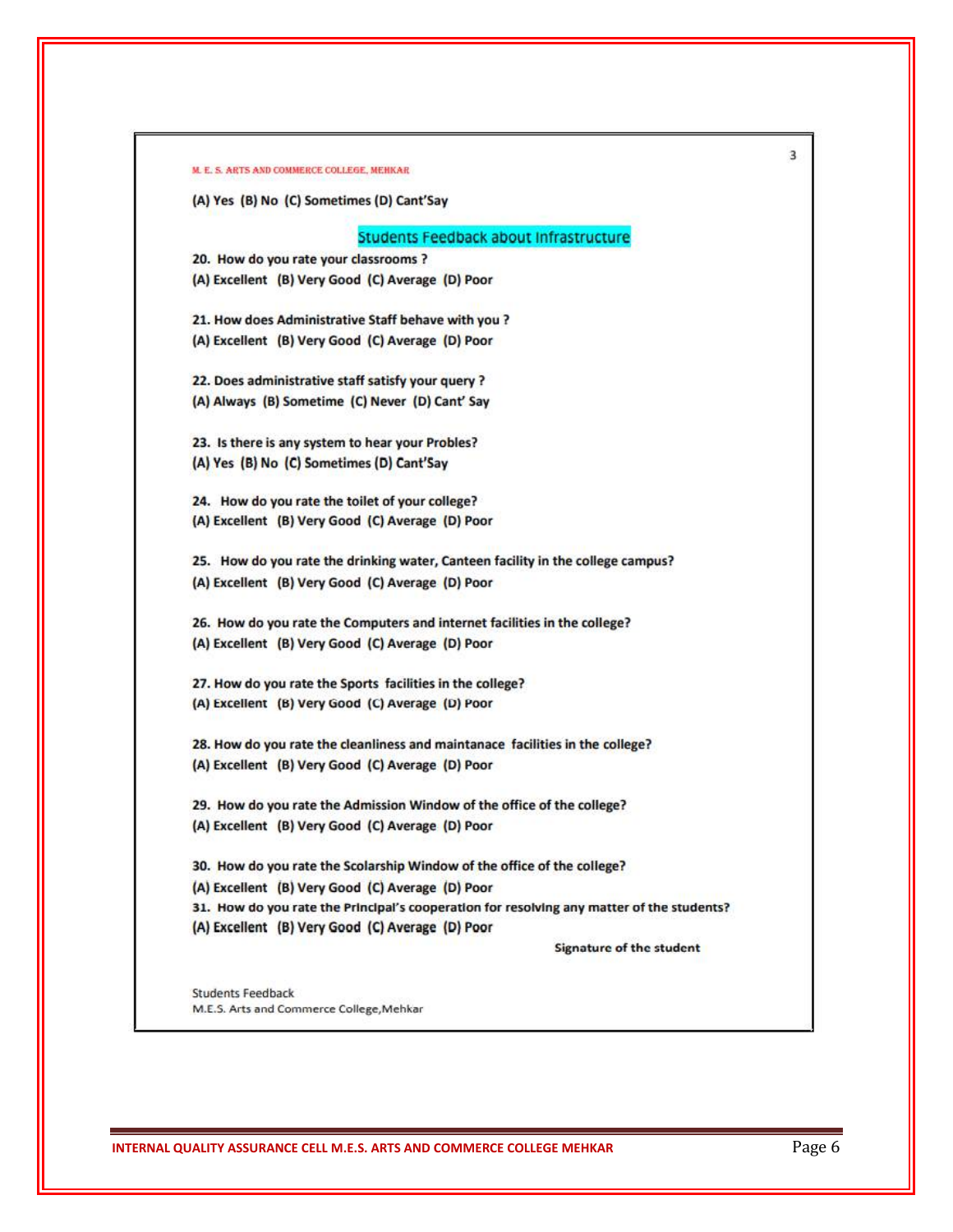

|                                                           | <b>Teachers Feedback About Cuririculum</b>                                                                     |
|-----------------------------------------------------------|----------------------------------------------------------------------------------------------------------------|
|                                                           | Academic Year                                                                                                  |
|                                                           |                                                                                                                |
| 2) Department                                             |                                                                                                                |
| 1. Were objective of the course clear to you?             |                                                                                                                |
|                                                           | (A) Highly Clear (B) Clear (C) Partially Clear (D) Not Clear                                                   |
| 2. Do you think there are enough hours per week ?         |                                                                                                                |
| (A) Yes (B) No (C) Need More (D) Not sure                 |                                                                                                                |
| 3. How is clear the syllabus as suitable to the course?   | (A) Highly Clear (B) Clear (C) Partially Clear (D) Not Clear                                                   |
| 4. Level of the course is<br>(A) To high (B) High (C) Low | (D) To low                                                                                                     |
|                                                           | 5. How do you rate the syllabus in relation to the competences?<br>(A) Excellent (B) Good (C) Average (D) Poor |
|                                                           | 6. Are academic & other books available in the Library in Sufficient numbers?                                  |
|                                                           | (A) Strongly Agree (B) Agree (C) Disagree (D) Strongly Disagree                                                |
| upgrading their skills and qualifications?                | 7. Did college provide you adequate opportunities and support to faculty members for                           |
|                                                           | (A) Strongly Agree (B) Agree (C) Disagree (D) Strongly Disagree                                                |
|                                                           | 8. How is syllabus comparatively to the other university?                                                      |
| (A) Superior (B) At par (C) Inferior                      | (D) Can't Say                                                                                                  |
|                                                           | 9. ICT facilities in the college are adequate and satisfactory                                                 |
|                                                           | (A) Strongly Agree (B) Agree (C) Disagree (D) Strongly Disagree                                                |
|                                                           | 10. Did you get College Academic Calendar every Year from the college?                                         |
|                                                           | (A) Always (B) some times (C) Never (D) Not sure                                                               |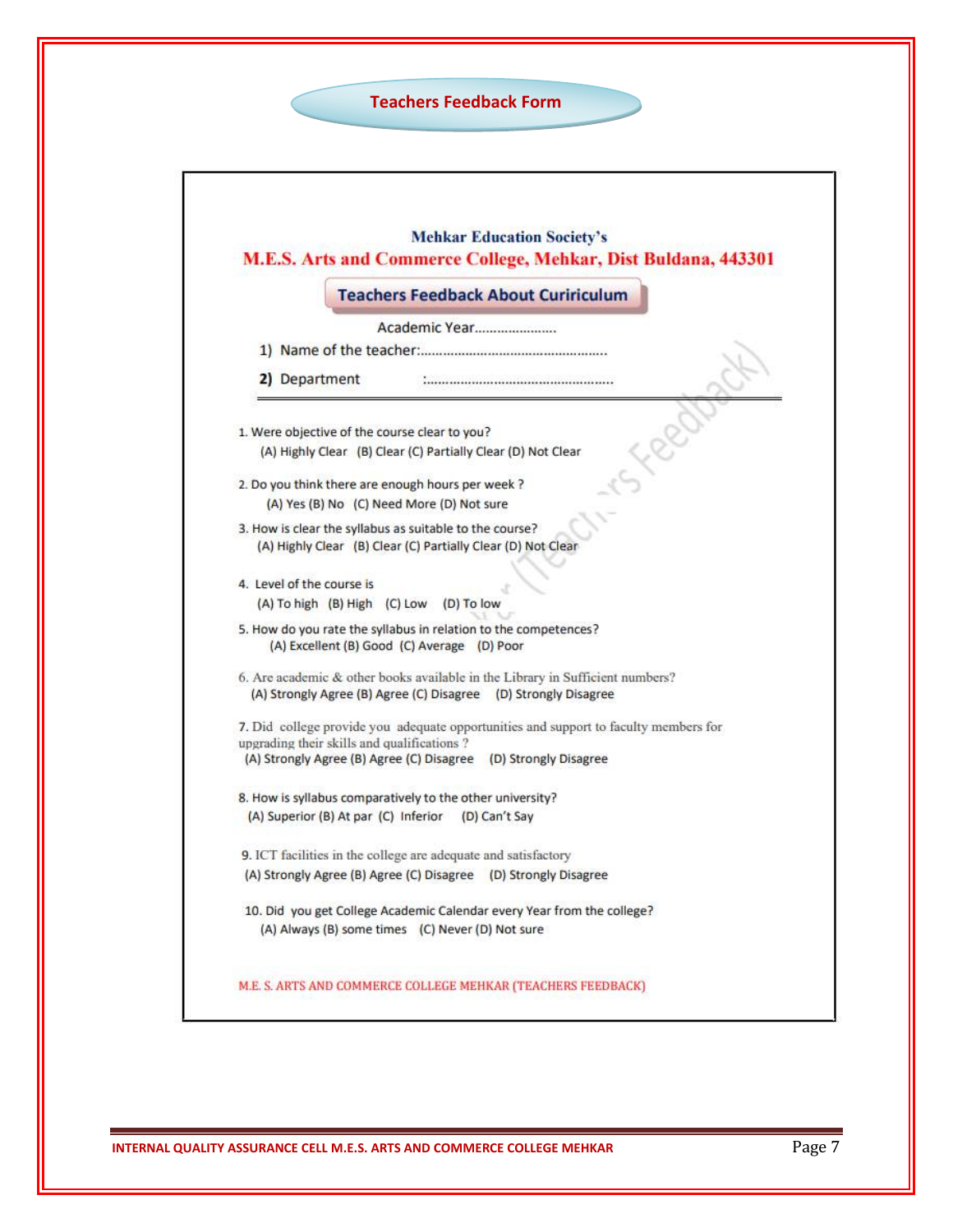# **Alumni Feedback Form**

| M. E. S. ARTS AND COMMERCE COLLEGE, MEHKAR<br><b>Alumni Feedback</b><br>Academic Year :<br>FEEDBACK FOR CURRICULUM BY THE ALUMNI<br>(The object of this form is to collect constructive feedback for improving facilities and services<br>of the college. Your response will assist the college in its endeavor to strengthen the overall<br>development of the students.)<br>Full Name:<br>Program Name & Year of pass out<br>Current Job/ Occupation<br>Mobile No.<br>1. 1. Are you feeling proud to be associate with M.E.S. Arts and Commerce College, Mehkar as a<br>(A) Yes (B) Sometimes (C) No (D) Cant's Say<br>2. How do you rate development activities organized by the college for your overall<br>(A) Excellent (B) Good (C) Fair (D) Poor<br>3. Rate your experiences for "infrastructure" of the college while you were as a student of the<br>(A) Excellent (B) Good (C) Fair (D) Poor<br>4. Rate your experiences for "Admission Procedure" while you were as a student of the |             | Mehkar Education Society's |
|--------------------------------------------------------------------------------------------------------------------------------------------------------------------------------------------------------------------------------------------------------------------------------------------------------------------------------------------------------------------------------------------------------------------------------------------------------------------------------------------------------------------------------------------------------------------------------------------------------------------------------------------------------------------------------------------------------------------------------------------------------------------------------------------------------------------------------------------------------------------------------------------------------------------------------------------------------------------------------------------------|-------------|----------------------------|
|                                                                                                                                                                                                                                                                                                                                                                                                                                                                                                                                                                                                                                                                                                                                                                                                                                                                                                                                                                                                  |             |                            |
|                                                                                                                                                                                                                                                                                                                                                                                                                                                                                                                                                                                                                                                                                                                                                                                                                                                                                                                                                                                                  |             |                            |
|                                                                                                                                                                                                                                                                                                                                                                                                                                                                                                                                                                                                                                                                                                                                                                                                                                                                                                                                                                                                  |             |                            |
|                                                                                                                                                                                                                                                                                                                                                                                                                                                                                                                                                                                                                                                                                                                                                                                                                                                                                                                                                                                                  |             |                            |
|                                                                                                                                                                                                                                                                                                                                                                                                                                                                                                                                                                                                                                                                                                                                                                                                                                                                                                                                                                                                  |             |                            |
|                                                                                                                                                                                                                                                                                                                                                                                                                                                                                                                                                                                                                                                                                                                                                                                                                                                                                                                                                                                                  |             |                            |
|                                                                                                                                                                                                                                                                                                                                                                                                                                                                                                                                                                                                                                                                                                                                                                                                                                                                                                                                                                                                  |             |                            |
|                                                                                                                                                                                                                                                                                                                                                                                                                                                                                                                                                                                                                                                                                                                                                                                                                                                                                                                                                                                                  |             |                            |
|                                                                                                                                                                                                                                                                                                                                                                                                                                                                                                                                                                                                                                                                                                                                                                                                                                                                                                                                                                                                  |             |                            |
|                                                                                                                                                                                                                                                                                                                                                                                                                                                                                                                                                                                                                                                                                                                                                                                                                                                                                                                                                                                                  |             |                            |
|                                                                                                                                                                                                                                                                                                                                                                                                                                                                                                                                                                                                                                                                                                                                                                                                                                                                                                                                                                                                  |             |                            |
|                                                                                                                                                                                                                                                                                                                                                                                                                                                                                                                                                                                                                                                                                                                                                                                                                                                                                                                                                                                                  |             |                            |
|                                                                                                                                                                                                                                                                                                                                                                                                                                                                                                                                                                                                                                                                                                                                                                                                                                                                                                                                                                                                  |             |                            |
|                                                                                                                                                                                                                                                                                                                                                                                                                                                                                                                                                                                                                                                                                                                                                                                                                                                                                                                                                                                                  |             |                            |
|                                                                                                                                                                                                                                                                                                                                                                                                                                                                                                                                                                                                                                                                                                                                                                                                                                                                                                                                                                                                  | Alumni?     |                            |
|                                                                                                                                                                                                                                                                                                                                                                                                                                                                                                                                                                                                                                                                                                                                                                                                                                                                                                                                                                                                  |             |                            |
|                                                                                                                                                                                                                                                                                                                                                                                                                                                                                                                                                                                                                                                                                                                                                                                                                                                                                                                                                                                                  | development |                            |
|                                                                                                                                                                                                                                                                                                                                                                                                                                                                                                                                                                                                                                                                                                                                                                                                                                                                                                                                                                                                  |             |                            |
|                                                                                                                                                                                                                                                                                                                                                                                                                                                                                                                                                                                                                                                                                                                                                                                                                                                                                                                                                                                                  | college.    |                            |
|                                                                                                                                                                                                                                                                                                                                                                                                                                                                                                                                                                                                                                                                                                                                                                                                                                                                                                                                                                                                  |             |                            |
|                                                                                                                                                                                                                                                                                                                                                                                                                                                                                                                                                                                                                                                                                                                                                                                                                                                                                                                                                                                                  |             |                            |
| (A) Excellent (B) Good (C) Fair (D) Poor                                                                                                                                                                                                                                                                                                                                                                                                                                                                                                                                                                                                                                                                                                                                                                                                                                                                                                                                                         | college.    |                            |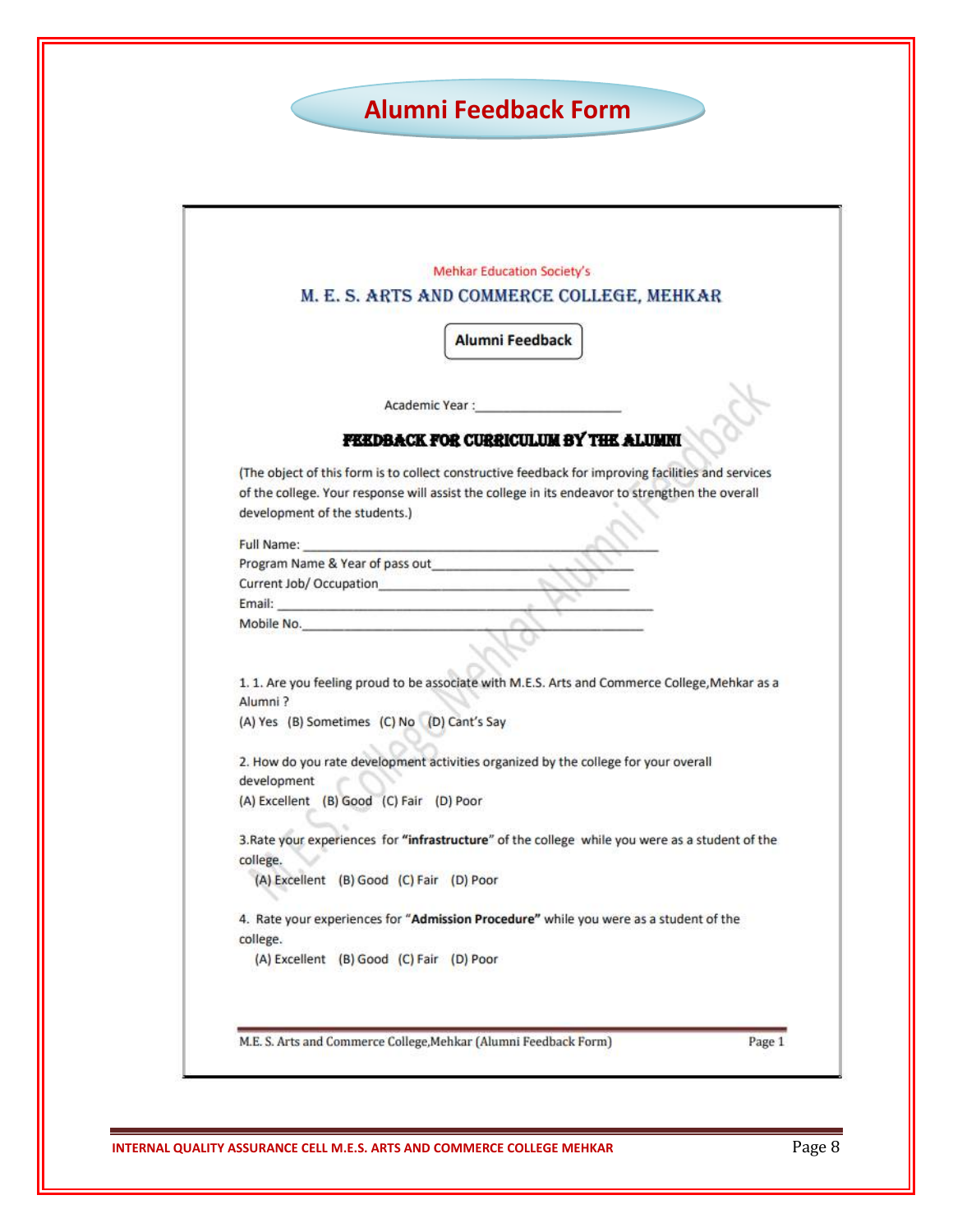| college.                                 |  |                                                                             | 5. Rate your experiences for "office staff" of the college while you were as a student of the   |
|------------------------------------------|--|-----------------------------------------------------------------------------|-------------------------------------------------------------------------------------------------|
| (A) Excellent (B) Good (C) Fair (D) Poor |  |                                                                             |                                                                                                 |
|                                          |  |                                                                             | 6. Rate your experiences for "Teachers Performances and cooperation" while you were as a        |
| student of the college.                  |  |                                                                             |                                                                                                 |
| (A) Excellent (B) Good (C) Fair (D) Poor |  |                                                                             |                                                                                                 |
|                                          |  |                                                                             | 7. Rate your experiences for "Principal's cooperation" while you were as a student of the       |
| college.                                 |  |                                                                             |                                                                                                 |
| (A) Excellent (B) Good (C) Fair (D) Poor |  |                                                                             |                                                                                                 |
|                                          |  |                                                                             | 8. Rate your experiences for "Library" while you were as a student of the college.              |
| (A) Excellent (B) Good (C) Fair (D) Poor |  |                                                                             |                                                                                                 |
|                                          |  |                                                                             | 9. Rate your experiences for "Computer Laboratory" while you were as a student of the           |
| college.                                 |  |                                                                             |                                                                                                 |
| (A) Excellent (B) Good (C) Fair (D) Poor |  |                                                                             |                                                                                                 |
|                                          |  |                                                                             | 10. Rate your experiences for "Admission Procedure" while you were as a student of the          |
| college.                                 |  |                                                                             |                                                                                                 |
| (A) Excellent (B) Good (C) Fair (D) Poor |  |                                                                             |                                                                                                 |
|                                          |  |                                                                             | 11. How do you rate the courses that you have learnt in the college in relation to your current |
| job/occupation?                          |  |                                                                             |                                                                                                 |
| (A) Excellent (B) Good (C) Fair (D) Poor |  |                                                                             |                                                                                                 |
|                                          |  | 12. Were the teaching faculties of the college motivate and cooperate you ? |                                                                                                 |
|                                          |  | (A) Yes (B) Some times (C) Never (D) Can't Say                              |                                                                                                 |
|                                          |  | 13. Your valuable suggestions for the development of the college            |                                                                                                 |
|                                          |  |                                                                             |                                                                                                 |
|                                          |  |                                                                             |                                                                                                 |
|                                          |  |                                                                             |                                                                                                 |
|                                          |  |                                                                             |                                                                                                 |
|                                          |  |                                                                             | Signature                                                                                       |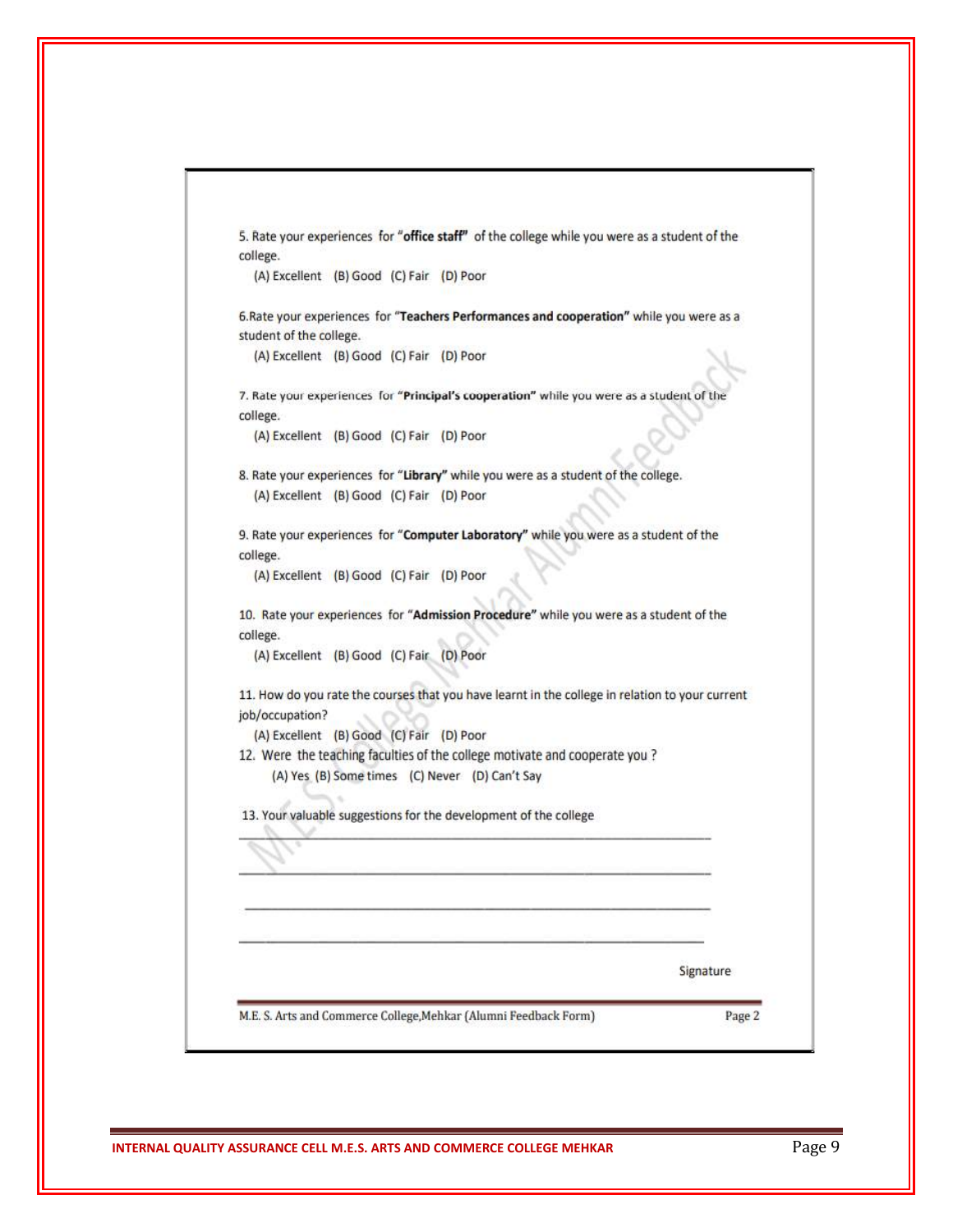#### **Mehkar Education Society's**

# M. E. S. ARTS AND COMMERCE COLLEGE, MEHKAR

| <b>Parents' Feedback</b> |  |
|--------------------------|--|
|                          |  |

|                                                          | Parents Feedback Form (पालक प्रत्याभरण पत्रक)                                                                                                                            |
|----------------------------------------------------------|--------------------------------------------------------------------------------------------------------------------------------------------------------------------------|
|                                                          | A. Preliminary Information (प्राथमिक माहिती)                                                                                                                             |
|                                                          | 1.Name of the parent (पालकाचे नाव) --------------------------------                                                                                                      |
|                                                          |                                                                                                                                                                          |
|                                                          |                                                                                                                                                                          |
|                                                          | 3.Name of the Ward(पाल्याचे नाव) (सामान स्थान स्थान स्थान स्थान)                                                                                                         |
| 4. Course (कोसे)                                         | B.Com.<br>B.A.<br>M.Com.<br><b>M.A.</b>                                                                                                                                  |
| 5.Class (वनी)                                            |                                                                                                                                                                          |
|                                                          | 5. Academic year (शैक्षणिक वर्ष)                                                                                                                                         |
|                                                          | B. You are requested to select appropriate option for the following points (खालीलपैकी योग्य<br>पर्यायावर (✔) अशी खण करावी<br>01. Admission procedure: (प्रवेश प्रक्रिया) |
| Excellent                                                | <b>Very Good</b><br>Poor<br>Good<br>Average                                                                                                                              |
|                                                          | 02. Infrastructure and Computer lab facility (संसाधने व संगणक लॅब. सोयी)                                                                                                 |
| <b>Excellent</b>                                         | <b>Very Good</b><br>Good<br>Average<br>Poor                                                                                                                              |
|                                                          | 03. Work Culture of the college observed by you and your Ward: (तुमचे व तुमच्या पाल्याचे कॉलेज कार्य अनुभव)                                                              |
|                                                          | <b>Very Good</b><br>Good<br>Average<br>Poor                                                                                                                              |
|                                                          | 04. College Library (कॉलेज वाचनालय)                                                                                                                                      |
|                                                          | <b>Very Good</b><br>Good<br>Average<br>Poor                                                                                                                              |
|                                                          | 05. Other facilities provided by the college (कॉलेज दवारे देण्यात येणाऱ्या इतर सविधा)                                                                                    |
| <b>Excellent</b><br><b>Excellent</b><br><b>Excellent</b> | <b>Very Good</b><br>Good<br>Average<br>Poor                                                                                                                              |
| <b>Excellent</b>                                         | 06. N.C.C., N.C.C., Sports and cultural activities:<br><b>Very Good</b><br>Good<br>Average                                                                               |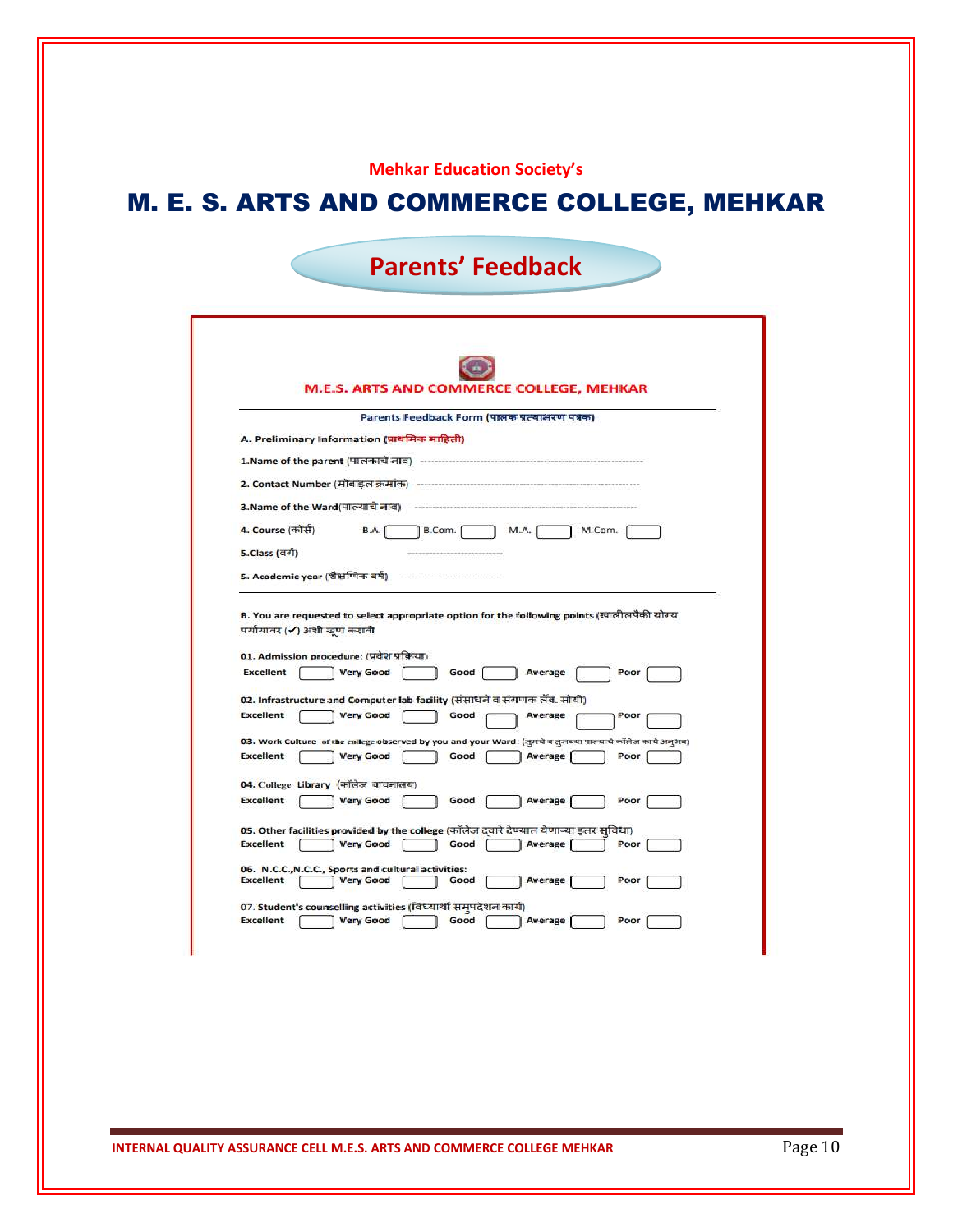|                  | 08. Use of Information and communication technology in the college (कॉलेजदवारे ICT उपयोग)         |
|------------------|---------------------------------------------------------------------------------------------------|
| <b>Excellent</b> | <b>Very Good</b><br>Average<br>Good<br>Poor                                                       |
|                  | 09. Student's Grievance-Redresal and Counselling (विध्यार्थी तक़ार-निवारण व समुपदेशन)             |
| <b>Excellent</b> | <b>Very Good</b><br>Good<br>Average<br>Poor                                                       |
|                  | 10. Academic Discipline (Regular& timely conduct of lectures, practical and related activities)   |
|                  | शैक्षणिक शिस्त (नियमित व वेळेवर घेतले जाणारे वर्ग,प्रात्यक्षिक व ईतर)                             |
| <b>Excellent</b> | <b>Very Good</b><br>Good<br>Average<br>Poor                                                       |
|                  | 11. Examination system adopted by the college. (कॉलेजप्रणीत परीक्षा पद्धती)                       |
| <b>Excellent</b> | <b>Very Good</b><br>Good<br>Average<br>Poor                                                       |
|                  | 12. Improvement in behaviour, soft skills, knowledge, morality, social responsibility observed by |
|                  | you in your ward while studying in college कॉलेजमध्ये शिकत असतांना आपल्या पाल्यामध्ये             |
|                  | वर्तनविकास, ज्ञान,नैतिकता, सामाजिक दायित्व याबाबत आपले अनुभव.                                     |
| <b>Excellent</b> | <b>Very Good</b><br>Good<br>Average<br>Poor                                                       |
|                  | 13. College Messaging System regarding to Scholarships or any matter to the Parents and           |
|                  | Wards. पालकांसोबत व त्यांच्या पाल्यांसोबत शिष्यवृती व ईतरबाबतीत कॉलेज मेसेजिंग पद्धती.            |
| <b>Excellent</b> | <b>Very Good</b><br>Good<br>Average<br>Poor                                                       |
|                  | 14. Evaluation and Feedback College mechanism मूल्यांकन व प्रत्याभरण कॉलेज यंत्रणा                |
| <b>Excellent</b> | <b>Very Good</b><br>Good<br>Average<br>Poor                                                       |
|                  | (All parents are requested to visit our College website regularly, Evalute us and your valuable   |
|                  | suggestions will be welcome and helpful us for improving more better quality in our College       |
|                  | education system.) {College Website- www.mesaccollege.org} {Email- mes_mehkar@rediffmail.com}     |
|                  |                                                                                                   |
|                  | Any Suggestions: (आपले अभिप्राय व सूचना)                                                          |
|                  |                                                                                                   |
|                  |                                                                                                   |
|                  |                                                                                                   |
|                  |                                                                                                   |
|                  |                                                                                                   |
| Place:- Mehkar   | Signature                                                                                         |
| Date :-          |                                                                                                   |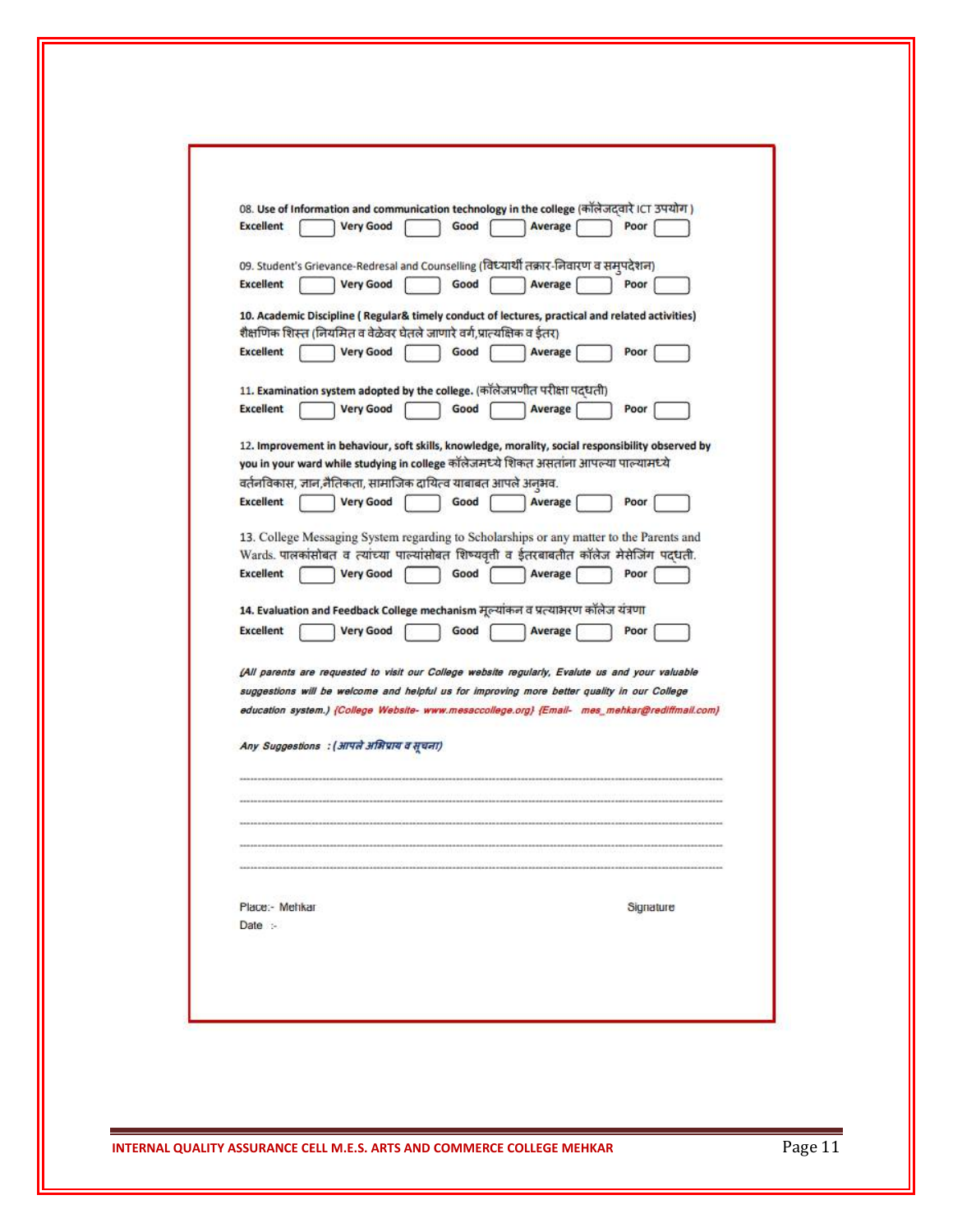### **Feedback Action Taken & Analysis Report 2016-17**

**Mehkar Education Society's**

#### **M. E. S. ARTS AND COMMERCE COLLEGE, MEHKAR**

**Ram Nagar Mehkar-443301 (MS) Internal Quality Assurance Cell (I.Q.A.C.) Action Taken Report of Feedback Analysis Academic Year: - 2016-17**

 **Feedbacks were obtained from students, Teachers, Alumni and Parents on curriculum, Library, infrastructures of the college etc. These feedbacks were collected by the Feedback Committee of the college and analyzed and reviewed by the I.Q.A.C. and Feedback Committee. Suggestions were given to the concern regarding their performance and directions for the required improvement Report of Feedback Analysis is enclosed herewith**.

Dr. Wasudeo Golait I.Q.A.C. Co-ordinator M.E.S. Arts & Commerce College, Mehkar

Date:- 29/04/2017

(*am* Principal/I.Q.A.C. Chairperson (Dr.Ganesh Parihar) Princtpal M.E.S.Agts & Comm. College **Mehkar**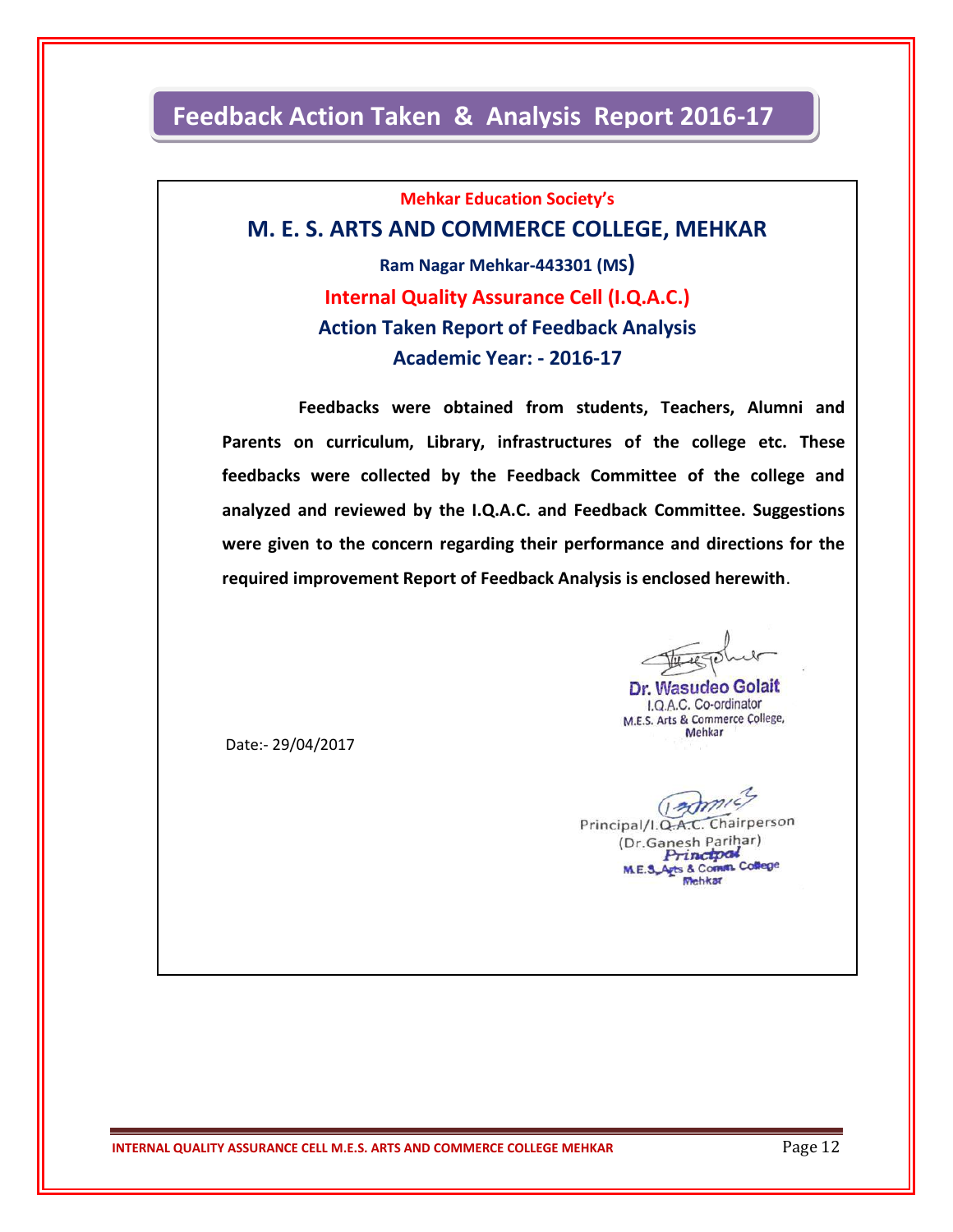#### **Feedback Committee Report 2016-17**

#### Report on Student Feedback 2016-17

 The report for 2016-17 has been prepared by coordinated work of the members of students' feedback committee. 2016-17, in this Academic year structural feedback collected offline method by providing the feedback forms to the various stakeholders just as Students, Teachers, Parents and Alumni. It remains useful to overall development of college, teachers and Students. During the academic session 2016-17 the college feedback committee has collected students' feedback on their experiences in the college and classroom. The students of Arts and Commerce programs are engaged in the process feedback was taken by random sampling method this process provides us an opportunity to get students various difficulties and attitude to college and its teaching staff. The questionnaire was framed to include feedback about teachers, teaching methodology, teachers punctuality, teachers motivation etc. also Curriculum, Library, and Infrastructure and Administrative Staff. 31 multiple choice questions (MCQs) were framed with 4 option each. College given the option to write or not write their name of the students on feedback form for filling it fearless mind. Systematic tabulation data as done department wise & analysis was carried out.

Feedback was taken on following components

- 1) Students feedback about teachers
- 2) Overall rating of the curriculum
- 3) Students course and teaching Evaluation
- 4) Students' feedback about Library.
- 5) Students Feedback about Infrastructure & Administrative Staff. It is learnt from the feedback that the students are satisfied with the Teachers performance and staff and the campus. They put forward some requirement in infrastructural facilities which are as following which to be put to the I.Q.A.C. of the college.

#### **Students Suggestion**

- **1) Need better service of College canteen**
- **2) Need better Sports facilities**
- **3) Need of internet facility**

 Dr. P. P. Girniwale (Convener Feedback Committee)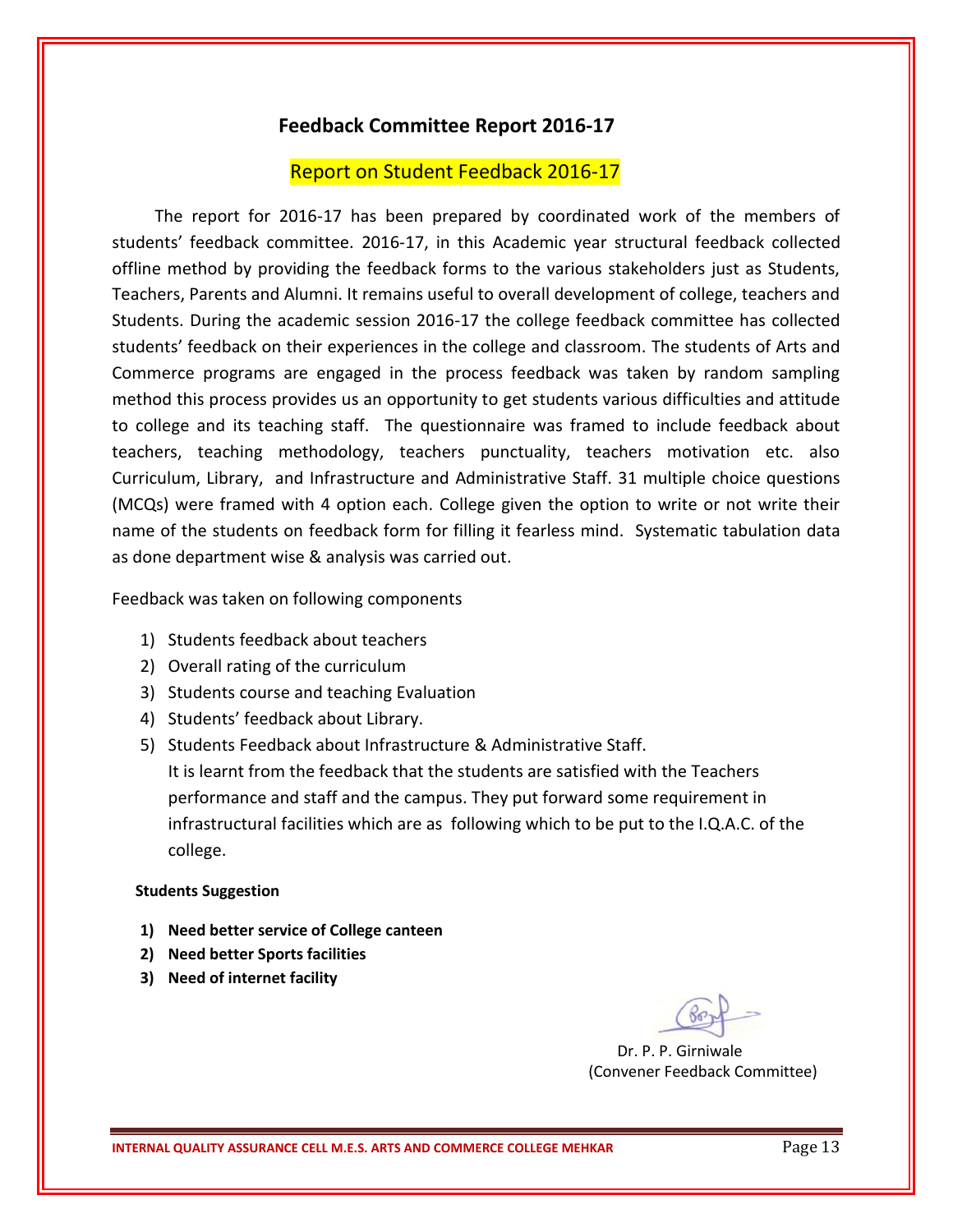### **Mehkar Education Society's M. E. S. ARTS AND COMMERCE COLLEGE, MEHKAR**

**Ram Nagar Mehkar-443301 (MS)**

### **I.Q.A.C.**

### **Students Feedback Analysis Report 2016-17**

**The table showing students response to feedback**

**(Random selecting of 50 students from all classes)**

| <b>Student Feedback Analysis-2016-17</b> |                                 |            |         |                                  |                                                 |  |
|------------------------------------------|---------------------------------|------------|---------|----------------------------------|-------------------------------------------------|--|
|                                          | <b>About</b><br><b>Teaching</b> | Curriculum | Library | <b>Sports</b><br><b>Facility</b> | Infrastructure &<br><b>Administrative Staff</b> |  |
| <b>Excellent</b>                         | 72.00%                          | 74.00%     | 66.00%  | 56.00%                           | 76.00%                                          |  |
| <b>Very Good</b>                         | 9.00%                           | 20.00%     | 15.00%  | 15.00%                           | 23.00%                                          |  |
| Fair                                     | 19.00%                          | 6.00%      | 18.00%  | 20%                              | 1.00%                                           |  |
| Poor                                     | 0%                              | $0.00\%$   | 1%      | 8%                               | 0.00%                                           |  |

#### **Graphical presentation of Analysis of Students Feedback-2016-17**



#### **Students Suggestion**

- **4) Need better service of College canteen**
- **5) Need better Sports facilities**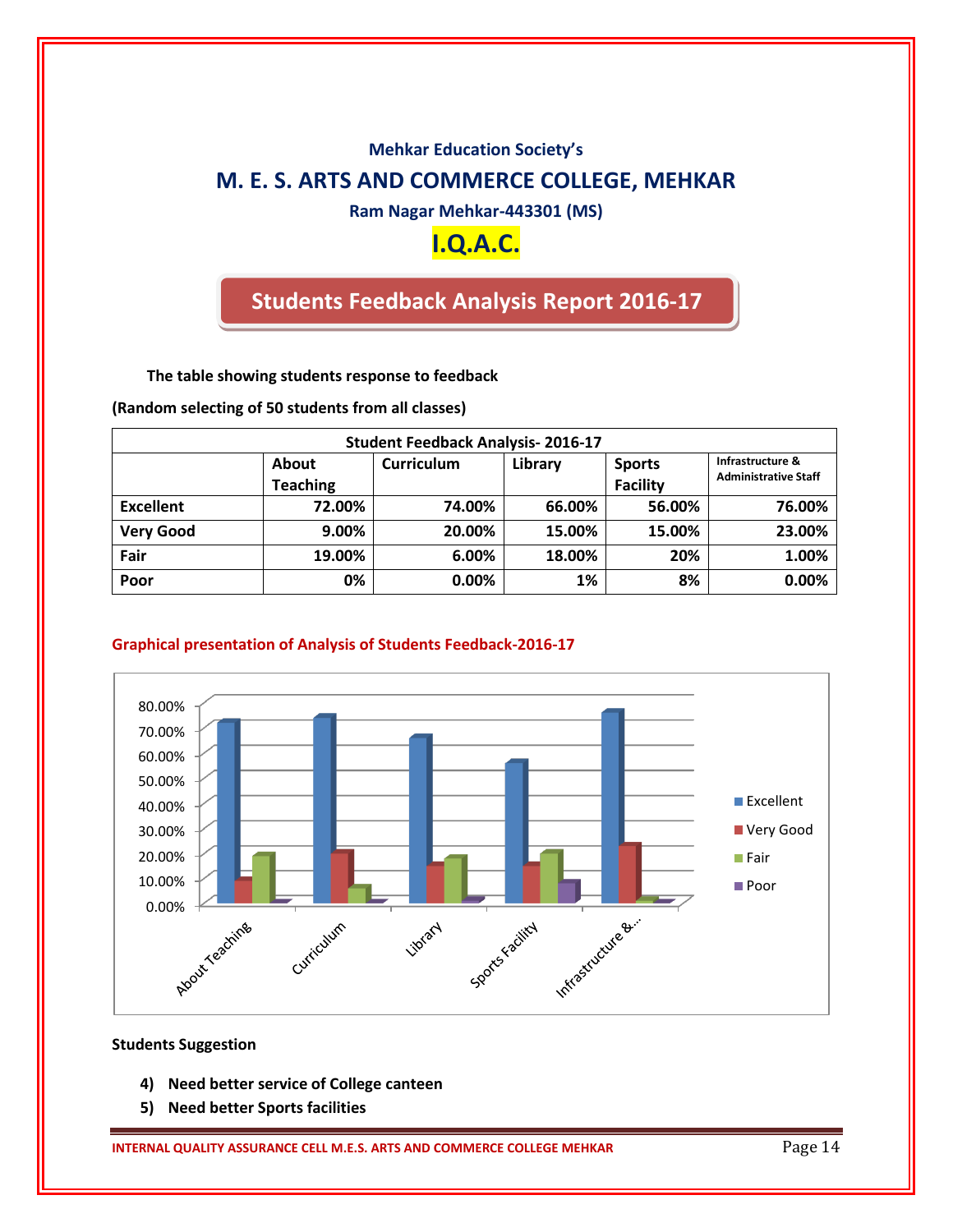#### **6) Need of internet facility**

#### **Observations:-**

- **1)** Students were rated 74% as Excellent for curriculum satisfaction, 66% for Library Service, 56% for Sport Facility & 76% for infrastructure and Administrative Staff.
- **2)** Students were also rated 20% as Very Good for curriculum satisfaction, 15% for Library Service, 15 % for Sport Facility & 23 % for infrastructure and Administrative Staff.
- **3)** Students were also rated 6% as a fair for curriculum satisfaction, 18 % for Library Service, 20 % for Sport Facility & 1 % for infrastructure and Administrative Staff.
- **4)** Students were also rated 0% as a poor for Curriculum, 1% for Library Service, 8 % for Sport Facility & 0% for infrastructure and Administrative Staff.

All these feedback collected, analysed and action taken by the I.Q.A.C.

**Date:- 29/04/2017**

Dr. Wasudeo Golai I.Q.A.C. Co-ordinator M.E.S. Arts & Commerce College, Mehkar



 $120$ Chairperson Principal/I.Q.A.C (Dr.Ganesh Parihar) rinctpal Agts & Comm. College Mehkar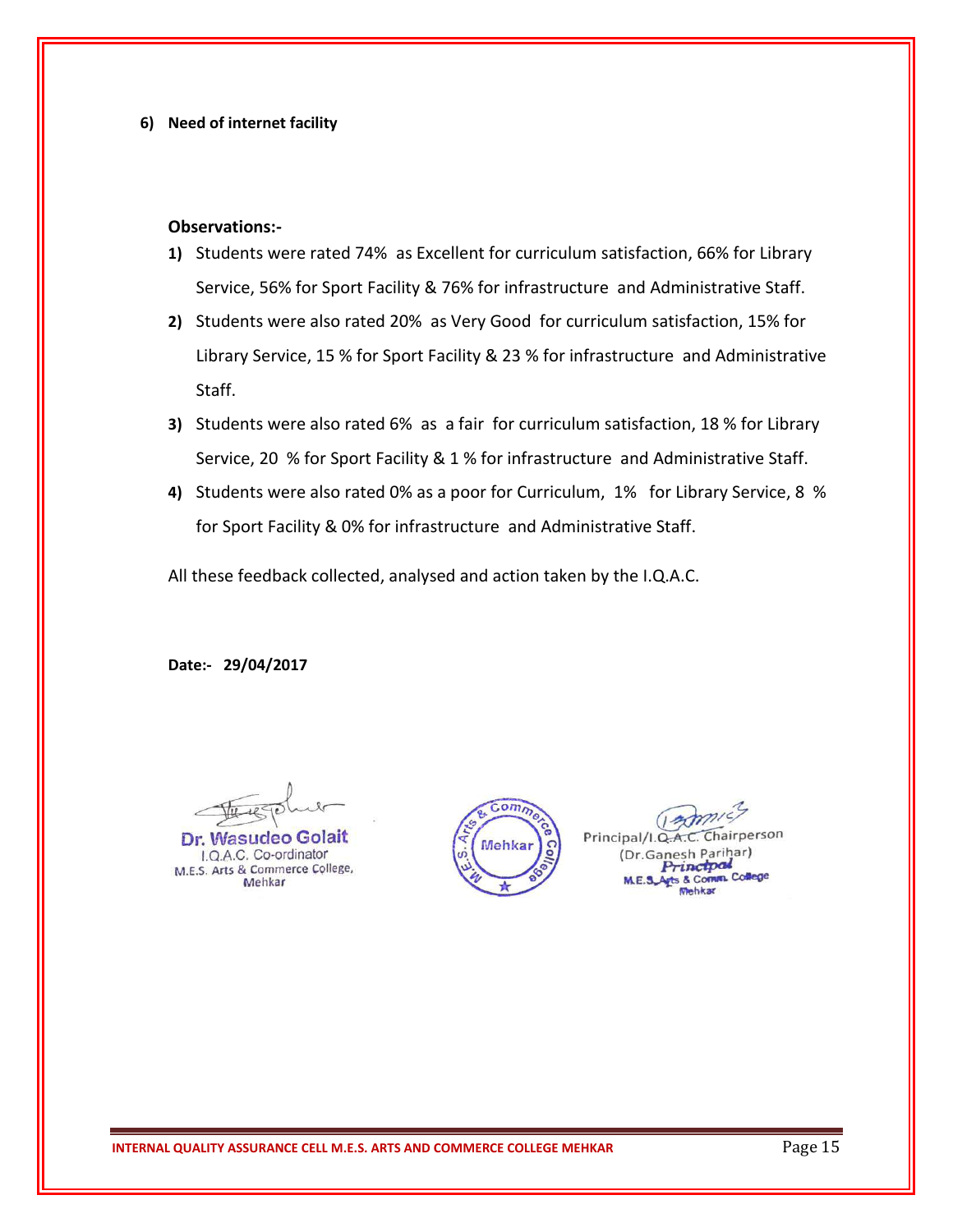#### **Mehkar Education Society's**

### **M. E. S. ARTS AND COMMERCE COLLEGE, MEHKAR**

### **Ram Nagar Mehkar-443301 (MS)**

#### **Action Taken Report**

**On**

#### **Student Feedback Analysis Report -2016-17**

 **On the basis of Student Feedback Analysis- 2016-17, I.Q.A.C. found some observations and suggestions from the students. I.Q.A.C. suggest to feedback committee to organise meeting with Principal for the discussion on the analysis result of student feedback. Following suggestion have been received from the students**

|    | <b>Students Suggestion</b>                     | <b>Action Taken</b>                            |
|----|------------------------------------------------|------------------------------------------------|
| 1. | Need better service of College canteen.        | Principal Dr. G. N. Parihar made necessary     |
|    |                                                | action for doing better service of the college |
|    |                                                | canteen.                                       |
| 2. | <b>Need better Sports facilities.</b>          | Principal Dr. G. N. Parihar gave assurance for |
|    |                                                | increasing more sports facilities              |
| 3. | Need of internet facility.                     | Decision has been taken to provide internet    |
|    |                                                | facility through wifi in college campus.       |
| 4. | <b>Teachers Performance in the analysis of</b> | Respective teachers have been given analysis   |
|    | the students' feedback about teachers.         | report with required suggestions for improving |
|    |                                                | the teaching and learning process.             |

 $4e$ Dr. Wasudeo Golait

I.Q.A.C. Co-ordinator M.E.S. Arts & Commerce College, Mehkar



 $0$ Principal/I.Q.A.C. Chairperson (Dr.Ganesh Parihar) Princtpot M.E.S.Agts & Comm. College Mehkar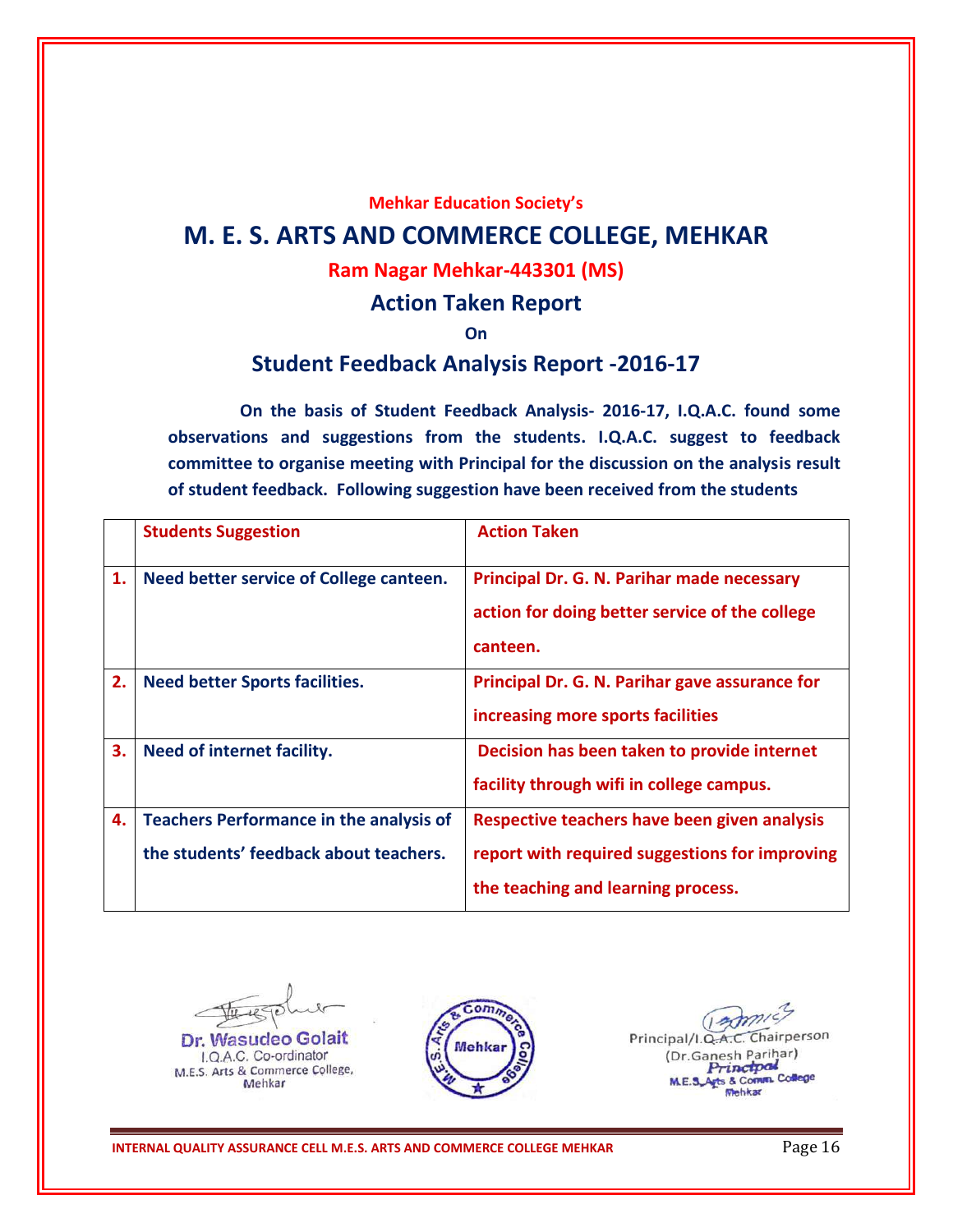### **Teachers Feedback Analysis on Curriculum for the year 2016-17**

 Feed back on curriculum was collected from 8 Teachers for the academic year 2016-17 was reviewed by the IQAC and analysed as following.

| Sr.       | <b>Teachers Feedback</b>                                                                   | In Percentage                   |              |                            |                                    |      |  |  |
|-----------|--------------------------------------------------------------------------------------------|---------------------------------|--------------|----------------------------|------------------------------------|------|--|--|
| <b>No</b> | <b>Questions</b>                                                                           |                                 | <b>Total</b> |                            |                                    |      |  |  |
| 1.        | Were objective of the<br>course clear to you?                                              | <b>Highly</b><br><b>Clear</b>   | Clear        | Partially<br><b>Clear</b>  | <b>Not Clear</b>                   |      |  |  |
|           |                                                                                            | 64.22%                          | 31.41%       | 4.37%                      | 0.00%                              | 100% |  |  |
| 2.        | Do you think there are<br>enough hours per week?                                           | <b>Yes</b>                      | <b>No</b>    | <b>Need</b><br><b>More</b> | Not sure                           |      |  |  |
|           |                                                                                            | 73.04%                          | 24.78%       | 2.17%                      | 0.00%                              | 100% |  |  |
| 3.        | How is clear the syllabus<br>as suitable to the                                            | <b>Highly</b><br><b>Clear</b>   | Clear        | Partially<br><b>Clear</b>  | <b>Not Clear</b>                   |      |  |  |
|           | course?                                                                                    | 78.26%                          | 21.73%       | 0.00%                      | 0.00%                              | 100% |  |  |
| 4.        | Level of the course                                                                        | To high                         | High         | Low                        | To low                             |      |  |  |
|           |                                                                                            | 71.73%                          | 26.10%       | 2.15                       | 0.00                               | 100% |  |  |
| 5.        | How do you rate the<br>syllabus in relation to<br>the competences?                         | <b>Excellent</b>                | Good         | Average                    | Poor                               |      |  |  |
|           |                                                                                            | 81.12%                          | 13.56%       | 5.32%                      | 0.00%                              | 100% |  |  |
| 6.        | Are academic & other<br>books available in the<br><b>Library in Sufficient</b><br>numbers? | <b>Strongly</b><br><b>Agree</b> | <b>Agree</b> | <b>Disagree</b>            | <b>Strongly</b><br><b>Disagree</b> |      |  |  |
|           |                                                                                            | 78.08%                          | 22.56%       | 1.34                       | 0.00%                              | 100% |  |  |
| 7.        | Did college provide you<br>adequate opportunities<br>and support to faculty                | <b>Strongly</b><br><b>Agree</b> | <b>Agree</b> | <b>Disagree</b>            | <b>Strongly</b><br><b>Disagree</b> | 100% |  |  |
|           | members for upgrading<br>their skills and<br>qualifications?                               | 72.15%                          | 25.70%       | 2.15                       | 0.00%                              |      |  |  |
| 8.        | How is syllabus                                                                            | <b>Superior</b>                 | At par       | <b>Inferior</b>            | Cant' say                          |      |  |  |
|           | comparatively to the<br>other university?                                                  | 77.95%                          | 15.05%       | 4%                         | 3%                                 | 100% |  |  |
| 9.        | <b>ICT facilities in the</b><br>college are adequate<br>and satisfactory                   | <b>Strongly</b><br><b>Agree</b> | Agree        | <b>Disagree</b>            | <b>Strongly</b><br><b>Disagree</b> |      |  |  |
|           |                                                                                            | 85.40%                          | 12.03%       | 2.57                       | 0.00%                              | 100% |  |  |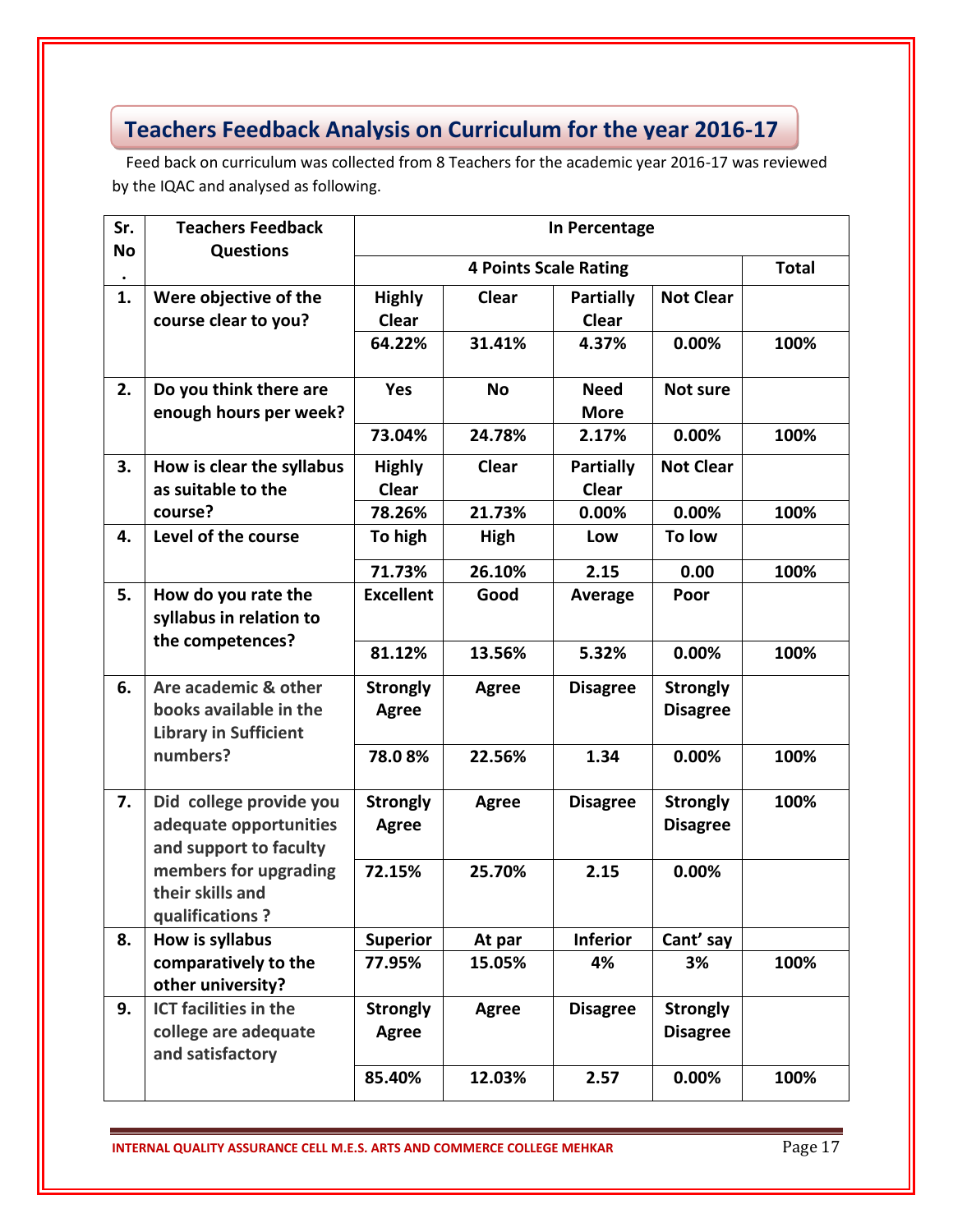#### Observation:-

1. **64.22% highly clear, 31.41% clear, 4.37% partially clear & 0.00% Not Clear, this result found out regarding to the objective of the course.**

**2. 73.05% highly clear, 21.73% clear, 0.00% partially clear & 0.00% Not Clear, this result found out regarding to the enough hours per week.**

**3. 78.26% highly clear, 24.78% clear, this result found out regarding to the syllabus as suitable to the course.**

**4. 71.73% highly clear, 26.10%clear, 2.15 % partially clear & 0.00% Not Clear, this result found out regarding to the level of the course.**

**5. 81.12% Excellent, 13.56% Good, 5.32% Average & 0.00% Poor, this result found out regarding to the relation to the competences.**

**6. 78.0 8%highly strongly agree, 22.56% agree, 1.34 disagree & 0.00% strongly disagree, this result found out regarding to the academic & other books available in the Library in Sufficient numbers.**

**7. 72.15% highly strongly agree, 25.70% agree, 2.15 disagree & 0.00% strongly disagree, this result found out regarding to the college provide adequate opportunities and support to faculty members for upgrading their skills and qualifications.**

**8. 77.95% Superior, 15.05% At par, 4% Inferior & 3% Can't say, this result found out regarding to the syllabus comparatively to the other university.** 

**9. 85.40% highly strongly agree, 12.03% agree, 2.57disagree & 0.00% strongly disagree, this result found out regarding to the ICT facilities in the college are adequate and satisfactory.** 

lette

Dr. Wasudeo Golait I.Q.A.C. Co-ordinator M.E.S. Arts & Commerce College, Mehkar

Tamis Principal/I.Q.A.C. Chairperson (Dr.Ganesh Parihar) Princtpot Agts & Comm College Mehkar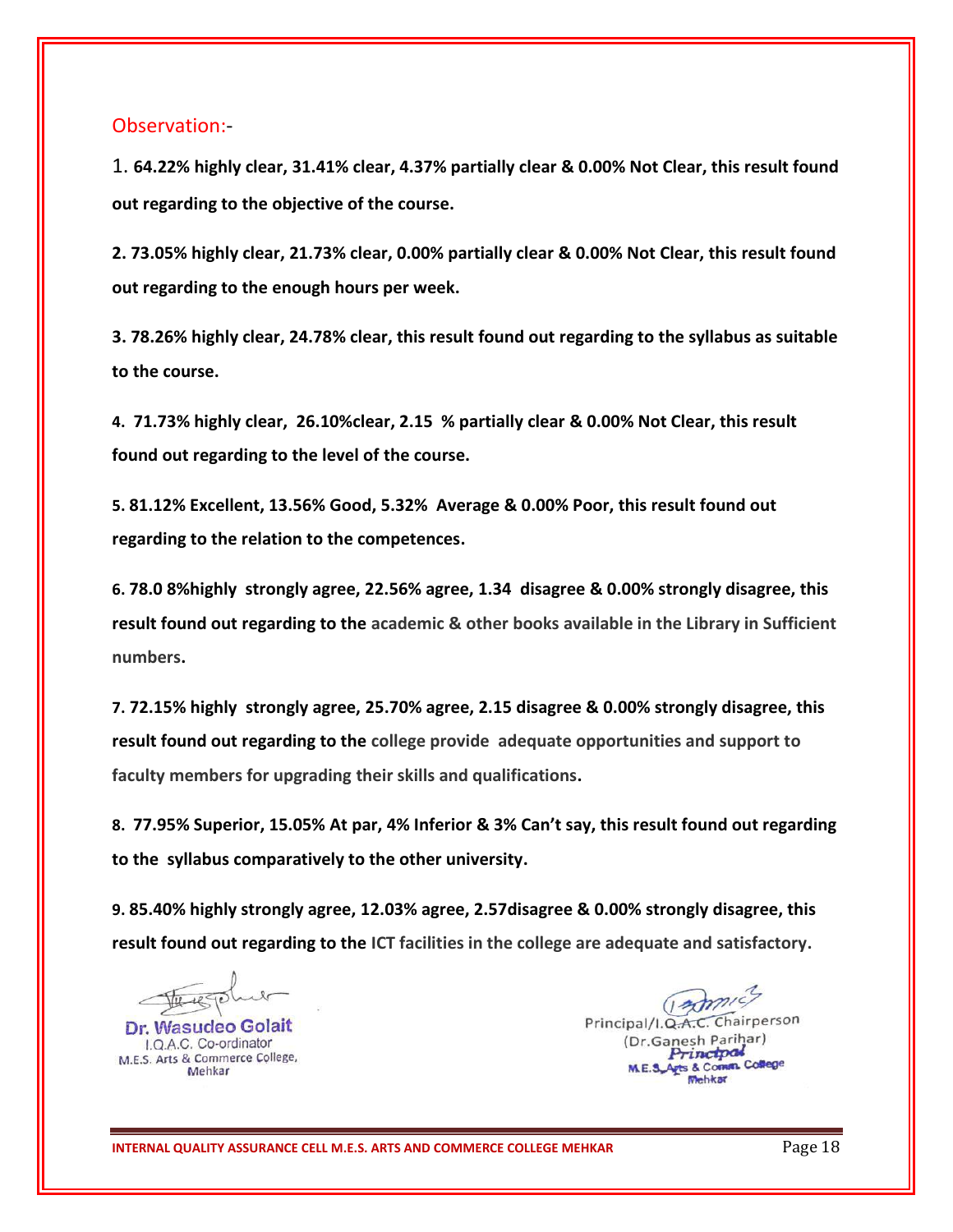# **Alumni Feedback Analysis for the Academic Year 2016-17**

#### Alumni Feedback has been collected by providing Feedback forms for the year 2016-17

| Sr.<br><b>No</b> | <b>Teachers Feedback</b><br><b>Questions</b>        | In Percentage    |              |                |          |      |  |
|------------------|-----------------------------------------------------|------------------|--------------|----------------|----------|------|--|
|                  |                                                     |                  | <b>Total</b> |                |          |      |  |
| 1.               | Are you feeling proud to                            | Yes              | <b>No</b>    | Sometimes      | Cant'say |      |  |
|                  | be associate with M.E.S.                            | 84.22%           | 0.00%        | 15.78%         | 0.00%    | 100% |  |
|                  | <b>Arts and Commerce</b>                            |                  |              |                |          |      |  |
|                  | College, Mehkar as a<br>Alumni?                     |                  |              |                |          |      |  |
| 2.               | How do you rate                                     | <b>Excellent</b> | Good         | Fair           | Poor     |      |  |
|                  | development activities                              | 74.50%           | 15.25%       | 10.25%         | 0.00%    | 100% |  |
|                  | organized by the college                            |                  |              |                |          |      |  |
|                  | for your overall                                    |                  |              |                |          |      |  |
|                  | development                                         |                  |              |                |          |      |  |
| 3.               | Rate your experiences                               | <b>Excellent</b> | Good         | Fair           | Poor     |      |  |
|                  | for "infrastructure" of                             | 78.25%           | 14.75%       | 7.00%          | 0.00%    | 100% |  |
|                  | the college while you<br>were as a student of the   |                  |              |                |          |      |  |
|                  | college.                                            |                  |              |                |          |      |  |
| 4.               | Rate your experiences                               | <b>Excellent</b> | Good         | Fair           | Poor     |      |  |
|                  | for "Admission                                      | 71.75%           | 16.50%       | 10.25%         | 1.50%    | 100% |  |
|                  | Procedure" while you                                |                  |              |                |          |      |  |
|                  | were as a student of the<br>college.                |                  |              |                |          |      |  |
| 5.               | Rate your experiences                               | <b>Excellent</b> | Good         | <b>Average</b> | Poor     |      |  |
|                  | for "office staff" of the<br>college while you were |                  |              |                |          |      |  |
|                  |                                                     | 81.15%           | 13.53%       | 5.32%          | 0.00%    | 100% |  |
|                  | as a student of the<br>college.                     |                  |              |                |          |      |  |
|                  |                                                     |                  |              |                |          |      |  |
| 6.               | Rate your experiences<br>for "Teachers              | <b>Excellent</b> | Good         | Fair           | Poor     |      |  |
|                  |                                                     |                  |              |                |          |      |  |
|                  | <b>Performances and</b>                             | 85%              | 12.25%       | 2.75%          | 0.00%    | 100% |  |
|                  | cooperation" while you<br>were as a student of the  |                  |              |                |          |      |  |
|                  | college                                             |                  |              |                |          |      |  |
| 7.               | Rate your experiences                               | <b>Excellent</b> | Good         | Fair           | Poor     | 100% |  |
|                  | for "Principal's                                    |                  |              |                |          |      |  |
|                  | cooperation" while you                              |                  |              |                |          |      |  |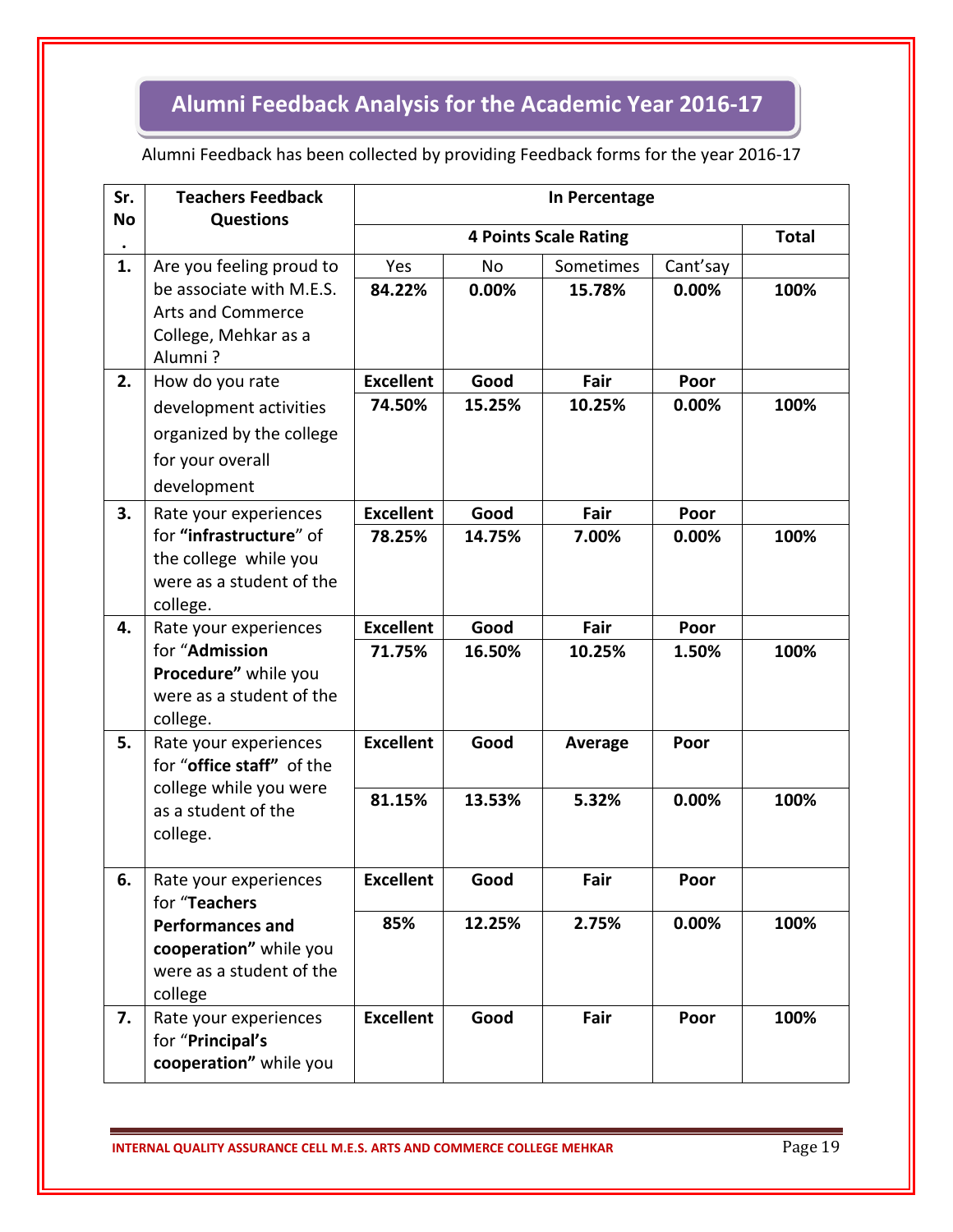|     | were as a student of the<br>college.                                                             | 91.15%           | 8.85%            | 0.00%        | 0.00%     |      |
|-----|--------------------------------------------------------------------------------------------------|------------------|------------------|--------------|-----------|------|
| 8.  | Rate your experiences                                                                            | <b>Excellent</b> | Good             | Fair         | Poor      |      |
|     | for "Library" while you<br>were as a student of the<br>college.                                  | 77.95%           | 15.05%           | 4%           | 3%        | 100% |
| 9.  | Rate your experiences<br>for "Computer                                                           | <b>Excellent</b> | Good             | Fair         | Poor      |      |
|     | Laboratory" while you<br>were as a student of the<br>college.                                    | 85.40%           | 12.03%           | 2.57         | 0.00%     | 100% |
| 10. | How do you rate the                                                                              | <b>Excellent</b> | Good             | Fair         | Poor      |      |
|     | courses that you have<br>learnt in the college in<br>relation to your current<br>job/occupation? | 77.50%           | 12.25%           | 8.25%        | 2%        | 100% |
| 11. | Were the teaching                                                                                | <b>Always</b>    | <b>Sometimes</b> | <b>Never</b> | Can't say |      |
|     | faculties of the college<br>motivate and cooperate<br>you?                                       | 83.20%           | 12.20%           | 3.30         | 1.30%     | 100% |

#### **Observation:-**

.

- 1. **84.22% Yes, 0.00 % No, 15.78 % Sometimes clear & 0.00% Not Clear, this result found out regarding to feeling proud to be associate with M.E.S. Arts and Commerce College, Mehkar as a Alumni.**
- 2. **74.50% Excellent, 15.25% Good, 10.25% Good, & 0.00% Fair, this result found out regarding to the development activities organized by the college for your overall development**
- 3. **78.25% Excellent, 14.75% Good7.00% Good, 0.00% Fair & poor 0.00% this result found out regarding to the** experiences for **"infrastructure**" of the college while you were as a student of the college.
- 4. **71.75% Excellent, 16.50% Good7.00% Good, 10.25% Fair & 1.50% poor this result found out regarding to the** experiences for "**Admission Procedure"** while you were as a student of the college.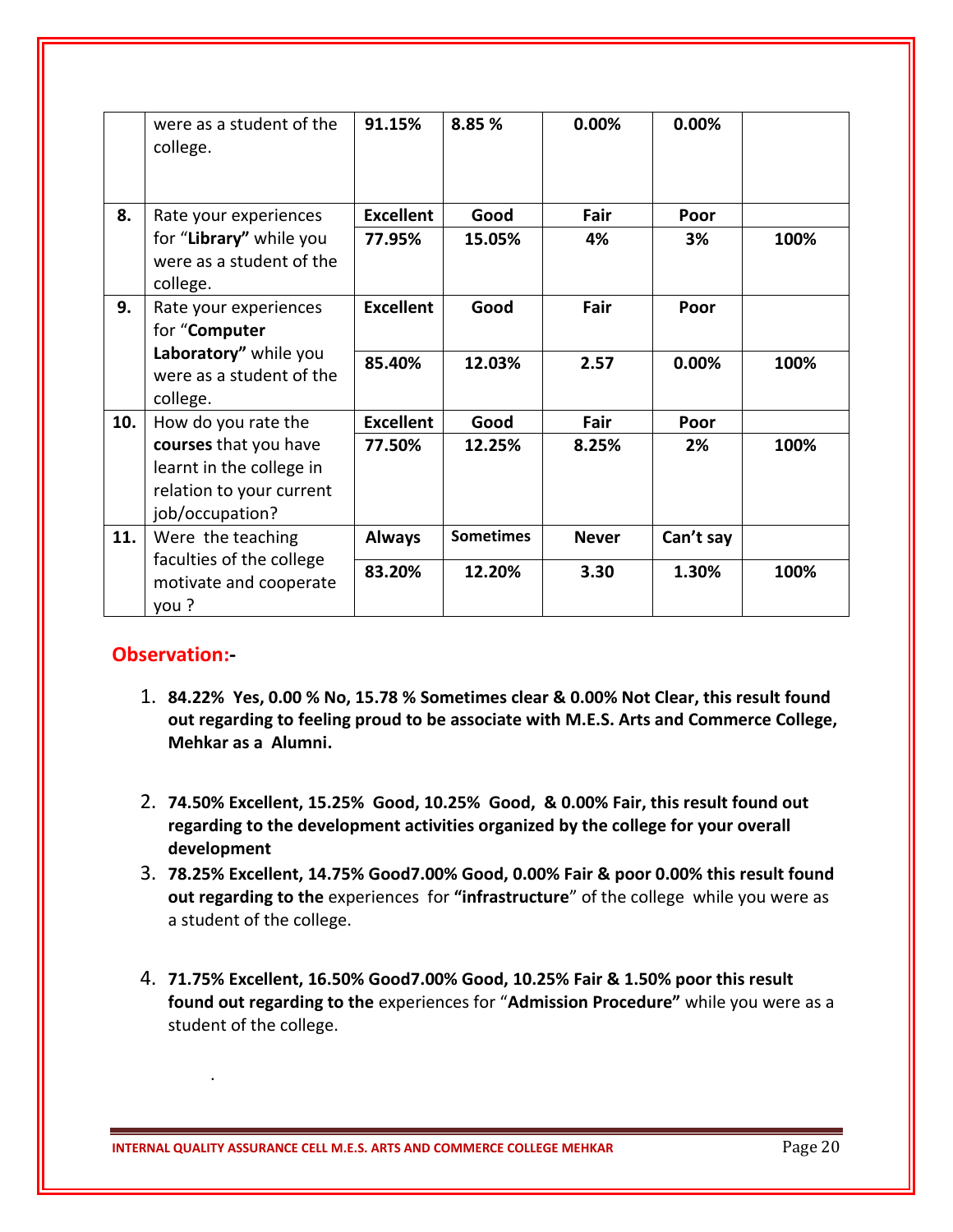- 5. **81.15% Excellent, 13.53% Good7.00% Good, 5.32% Fair & 0.00% poor this result found out regarding to the** experiences for "**office staff"** of the college while you were as a student of the college.
- 6. **85% Excellent, 12.25% Good 7.00% Good 2.75% Fair & 0.00% poor this result found out regarding to the** experiences for "**Teachers Performances and cooperation"** while you were as a student of the college.
- 7. **91.15% Excellent, 8.85 % Good 0.00% Good 0.00 % Fair & 0.00% poor this result found out regarding to the** experiences for "**Principal's cooperation"** while you were as a student of the college.
- 8. **77.95% Excellent, 15.05% Good 0.00% Good 4% Fair 3% poor this result found out regarding to the** experiences for "**Library"** while you were as a student of the college.
- 9. **85.40% Excellent, 12.03% Good 0.00% Good 2.57 Fair 0.00% poor this result found out regarding to the** experiences for "**Computer Laboratory"** while you were as a student of the college.
- 10. **77.50% Excellent, 12.25% Good 0.00% Good 8.25% Fair 2% poor this result found out regarding to the courses** that you have learnt in the college in relation to your current job/occupation.
- 11.**83.20% Excellent, 12.20% Good 0.00% Good 3.30 Fair 1.30% poor this result found out regarding to the** teaching faculties of the college motivate and cooperate you.



Dr. Wasudeo Golait I.Q.A.C. Co-ordinator M.E.S. Arts & Commerce College, Mehkar

 $(1 - 37)$ Chairperson Principal/I.Q.A.C. (Dr.Ganesh Parihar) Princtpot Agts & Comm. College Mehkar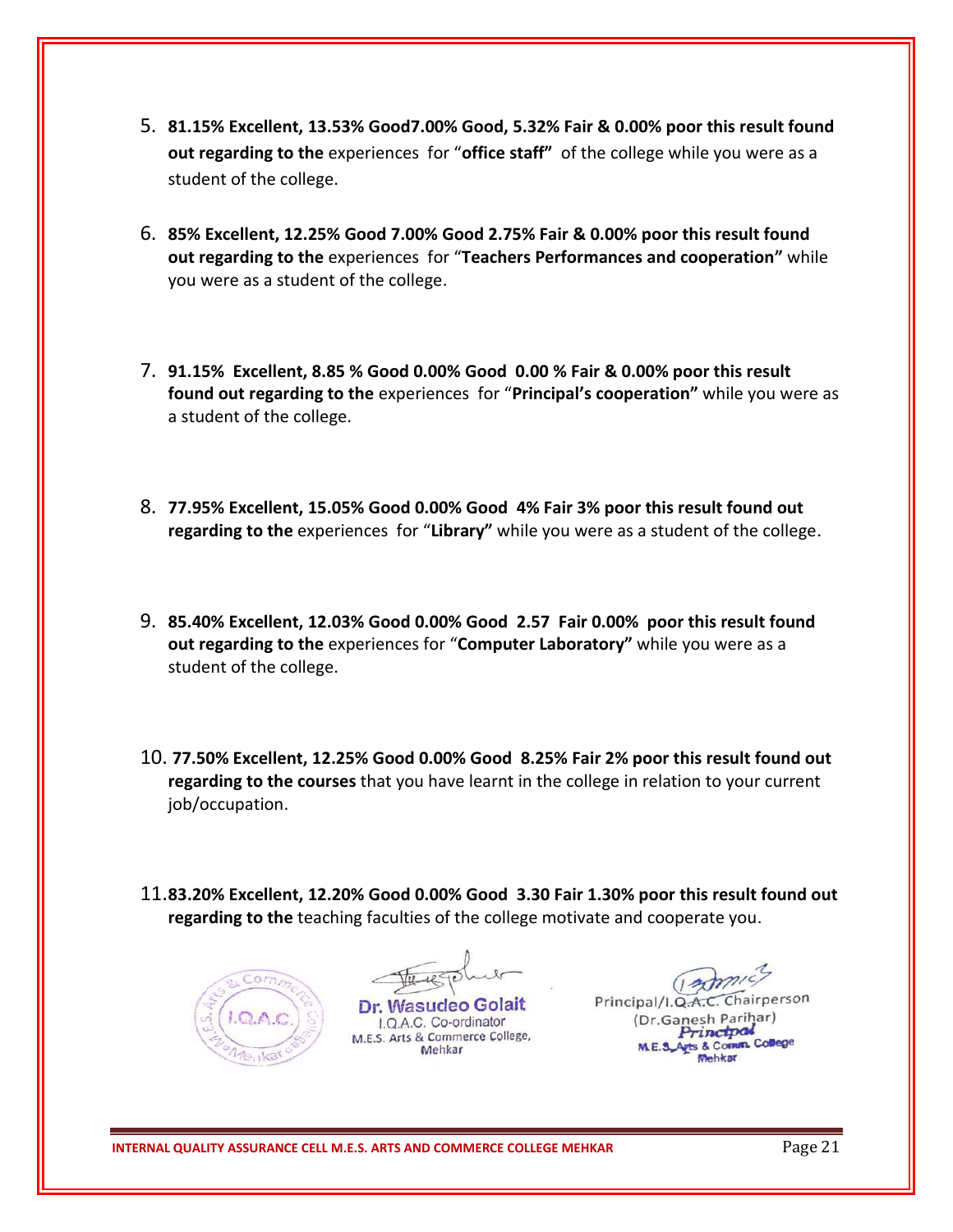# **Parents Feedback Analysis for the acacdemic year 2016-17**

**Parents' feedback has been collected by providing feedback for to the parents on the occasion of the 'Parent Teachers Meet 2016-17'. (20 parents have given the responses.)** 

| Sr.<br><b>No</b> | <b>Teachers Feedback</b><br><b>Questions</b>                                                       | In Percentage                |                  |       |                |       |      |
|------------------|----------------------------------------------------------------------------------------------------|------------------------------|------------------|-------|----------------|-------|------|
|                  |                                                                                                    | <b>5 Points Scale Rating</b> |                  |       |                |       |      |
| 1.               | <b>Rate Admission</b>                                                                              | <b>Excellent</b>             | <b>Very Good</b> | Good  | <b>Average</b> | Poor  |      |
|                  | Procedure                                                                                          | 71.73%                       | 26.10%           | 1.15% | 1.00%          | 0.00% | 100% |
| 2.               | Rate Infrastructures,                                                                              | <b>Excellent</b>             | <b>Very Good</b> | Good  | Average        | Poor  |      |
|                  | <b>Computer Lab facility.</b>                                                                      | 81.12%                       | 13.56%           | 3.18% | 2.06%          | 0.00% | 100% |
| 3.               | Work culture of the                                                                                | <b>Excellent</b>             | <b>Very Good</b> | Good  | <b>Average</b> | Poor  |      |
|                  | college observed by<br>you and your ward.                                                          | 78.08%                       | 22.56%           | 1.34% | 0.00%          | 0.00% | 100% |
| 4.               | <b>Rate College Library</b>                                                                        | <b>Excellent</b>             | <b>Very Good</b> | Good  | <b>Average</b> |       |      |
|                  |                                                                                                    | 81.15%                       | 10.53%           | 5.32% | 3.00%          | 0.00% | 100% |
| 5.               | <b>Rate the other facilities</b><br>which provided by the<br>college                               | <b>Excellent</b>             | <b>Very Good</b> | Good  | <b>Average</b> | Poor  |      |
|                  |                                                                                                    | 73.04%                       | 24.78%           | 2.17% | 0.00%          | 0.00% | 100% |
| 6.               | N.C.C., N.S.S., Sports<br>& Cultural activities                                                    | <b>Excellent</b>             | <b>Very Good</b> | Good  | <b>Average</b> | Poor  |      |
|                  |                                                                                                    | 72.15%                       | 25.70%           | 2.15  | 0.00%          | 0.00% | 100% |
| 7.               | <b>Students Counseling,</b>                                                                        | <b>Excellent</b>             | <b>Very Good</b> | Good  | <b>Average</b> | Poor  | 100% |
|                  | <b>Grievance redressal</b>                                                                         | 77.95%                       | 15.05%           | 4%    | 3%             |       |      |
| 8.               | <b>ICT Facility in the</b>                                                                         | <b>Excellent</b>             | <b>Very Good</b> | Good  | Average        | Poor  |      |
|                  | college                                                                                            | 83.15%                       | 10.53%           | 3.32% | 3.00%          | 0.00% | 100% |
| 9.               | <b>Academic discipline</b>                                                                         | <b>Excellent</b>             | <b>Very Good</b> | Good  | Average        | Poor  |      |
|                  | (Regular and timely<br>conducted lectures)                                                         | 85.40%                       | 12.03%           | 2.57  | 0.00%          | 0.00% | 100% |
| 10.              | <b>Rate the Examination</b>                                                                        | <b>Excellent</b>             | <b>Very Good</b> | Good  | Average        | Poor  |      |
|                  | <b>System</b>                                                                                      | 78.26%                       | 21.73%           | 0.00% | 0.00%          | 0.00% | 100% |
| 11.              | Improvement in<br>behaviour, Soft Skills,<br>Knowledge, Morality &<br><b>Social Responsibility</b> | <b>Excellent</b>             | <b>Very Good</b> | Good  | <b>Average</b> | Poor  |      |
|                  |                                                                                                    | 64.22%                       | 31.41%           | 4.37% | 0.00%          | 0.00% |      |
| 12.              | <b>College Messaging</b>                                                                           | <b>Excellent</b>             | <b>Very Good</b> | Good  | <b>Average</b> | Poor  |      |
|                  | <b>System regarding</b>                                                                            | 73.04%                       | 24.78%           | 2.17% | 0.00%          | 0.00% | 100% |
|                  | Scholarship or any                                                                                 |                              |                  |       |                |       |      |
|                  | other matter.                                                                                      |                              |                  |       |                |       |      |
| 13               | <b>Internal Evolution &amp;</b>                                                                    | <b>Excellent</b>             | <b>Very Good</b> | Good  | <b>Average</b> | Poor  |      |
|                  | <b>Feedback Mechanism</b><br>of the college                                                        | 85.%                         | 12.25%           | 2.75  | 0.00%          | 0.00% | 100% |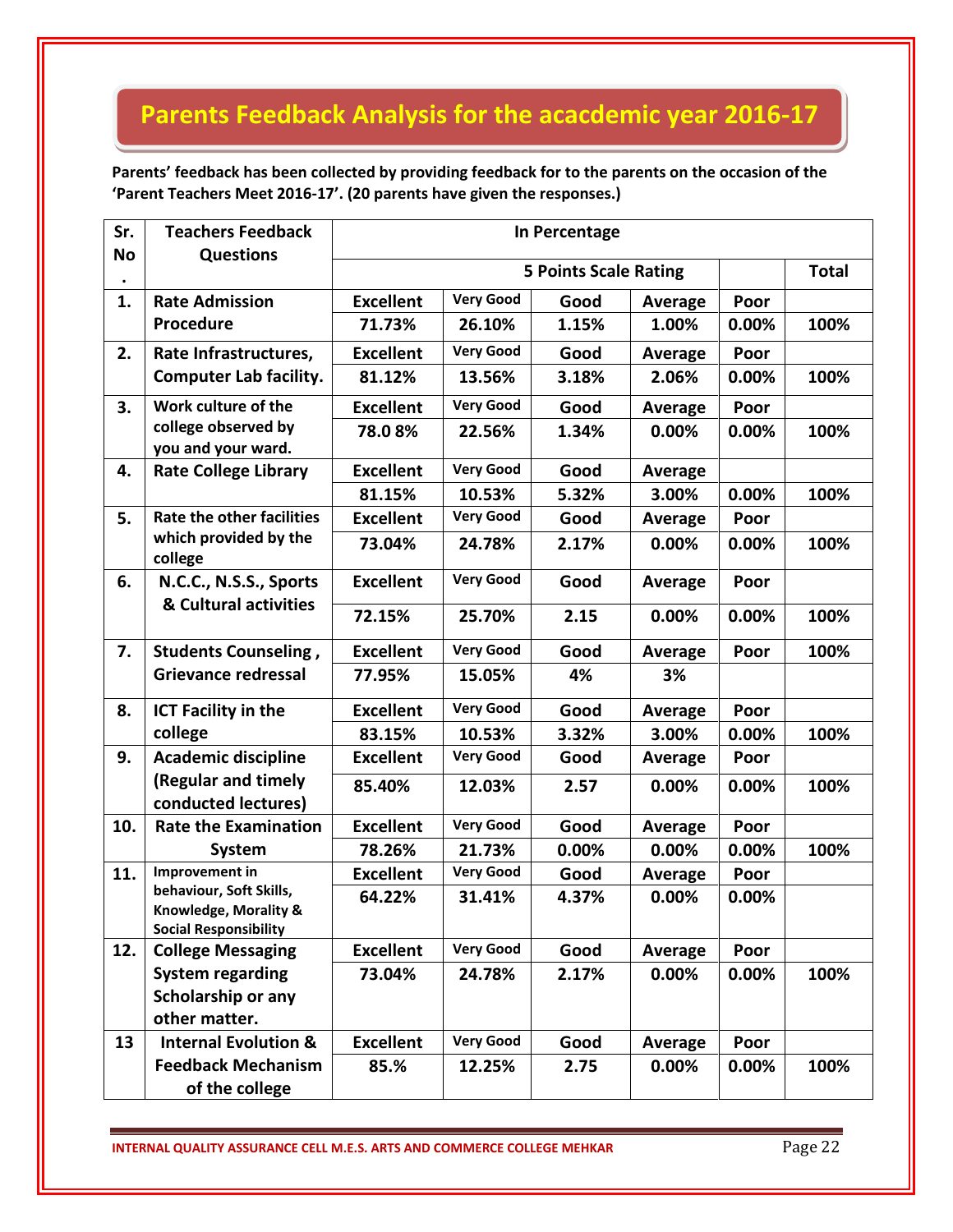#### **Observations:**

- **1. 71.73% Excellent, 26.10% Very Good 1.15% Good , 1% Average & 0.00% poor this result found out regarding to the Admission Procedure** of the college.
- **2. 81.12% Excellent, 13.56% Very Good 3.18% Good 2.06% Average & 0.00% poor this result found out regarding to the Infrastructures, Computer Lab facility.**of the college.
- **3. 78.0 8% Excellent, 22.56% Very Good 1.34% Good 0.00% Average & 0.00% poor this result found out regarding to the Work culture of the college observed by the parents about their ward.**
- **4. 81.15% Excellent, 10.53% Very Good, 5.32%Good 3.00% Average & 0.00% poor this result found out regarding to the College Library.**
- **5. 73.04% Excellent, 24.78% Very Good, 2.17% Good 0.00% Average & 0.00% poor this result found out regarding to the other facilities which provided by the college.**
- **6. 72.15% Excellent, 25.70% Very Good, 2.15 % Good 0.00% Average & 0.00% poor this result found out regarding to the N.C.C., N.S.S., Sports & Cultural activities.**
- **7. 77.95% Excellent, 15.05% Very Good, 4% Good 3% Average & 0.00% poor this result found out regarding to the Students Counseling , Grievance redressal.**
- **8. 83.15% Excellent, 10.53% Very Good, 3.32% Good 3.00% Average & 0.00% poor this result found out regarding to the ICT Facility in the college.**
- **9. 85.40% Excellent, 12.03% Very Good, 2.57% Good, 0.00% Average & 0.00% poor this result found out regarding to the Academic discipline(Regular and timely conducted lectures).**
- **10. 78.26% Excellent, 21.73% Very Good, 0.00% Good, 0.00% Average & 0.00% poor this result found out regarding to the Examination System of the college.**
- **11. 64.22% Excellent, 31.41% Very Good, 4.37% Good, 0.00% Average & 0.00% poor this result found out regarding to the Improvement in behaviour, Soft Skills, Knowledge, Morality & Social Responsibility,**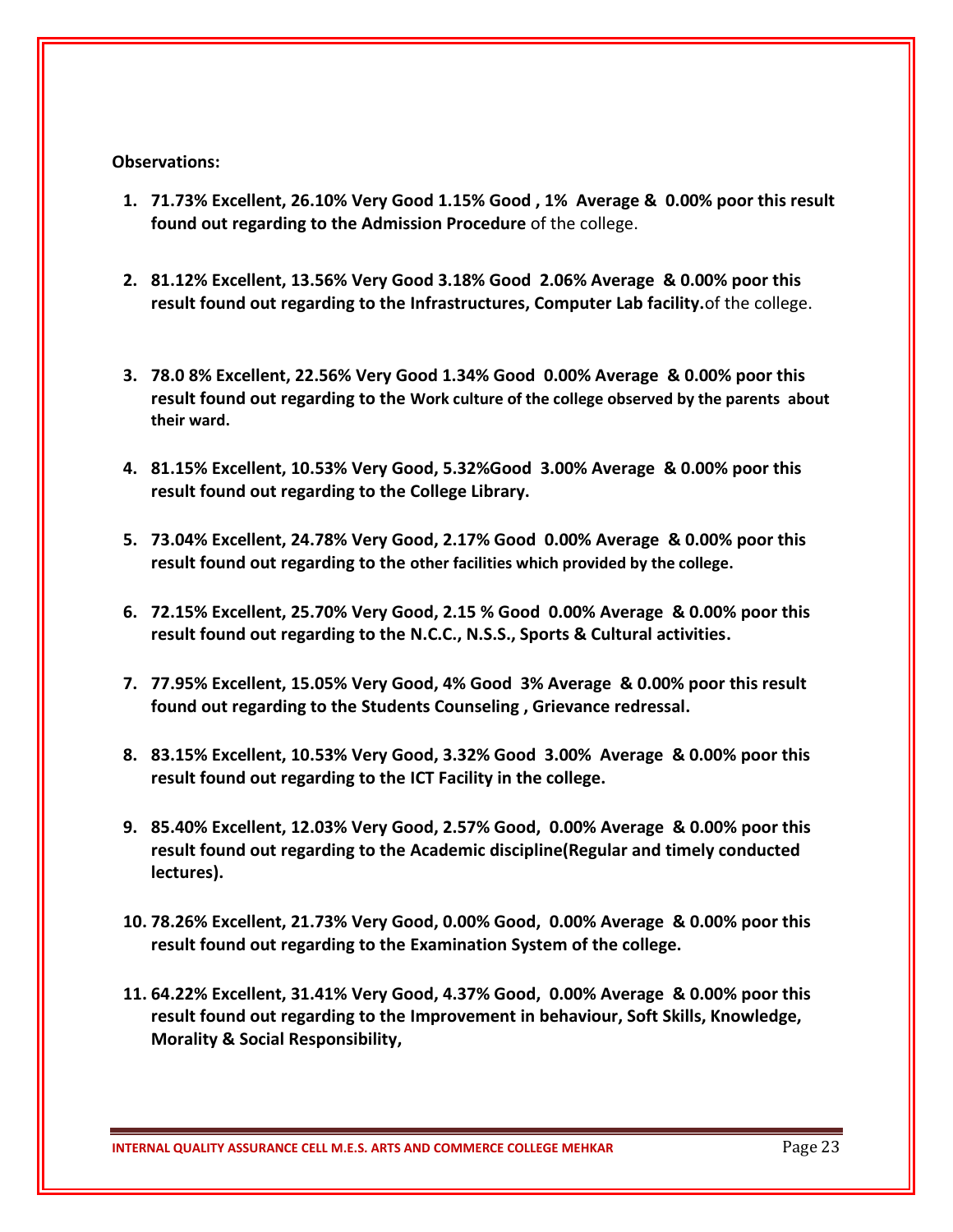- **12. 73.04% Excellent, 24.78% Very Good2.17% Good, 0.00% Average & 0.00% poor this result found out regarding to the College Messaging System regarding Scholarship or any other matter.**
- **13. 85.% Excellent, 12.25% Very Good, 2.75% Good, 0.00% Average & 0.00% poor this result found out regarding to the Internal Evolution & Feedback Mechanism of the college.**

Dr. Wasudeo Golait

I.Q.A.C. Co-ordinator M.E.S. Arts & Commerce College, Mehkar

(Bamic) Principal/I.Q.A.C. Chairperson (Dr.Ganesh Parihar) Princtpal M.E.S. Arts & Comm. College Mehkar